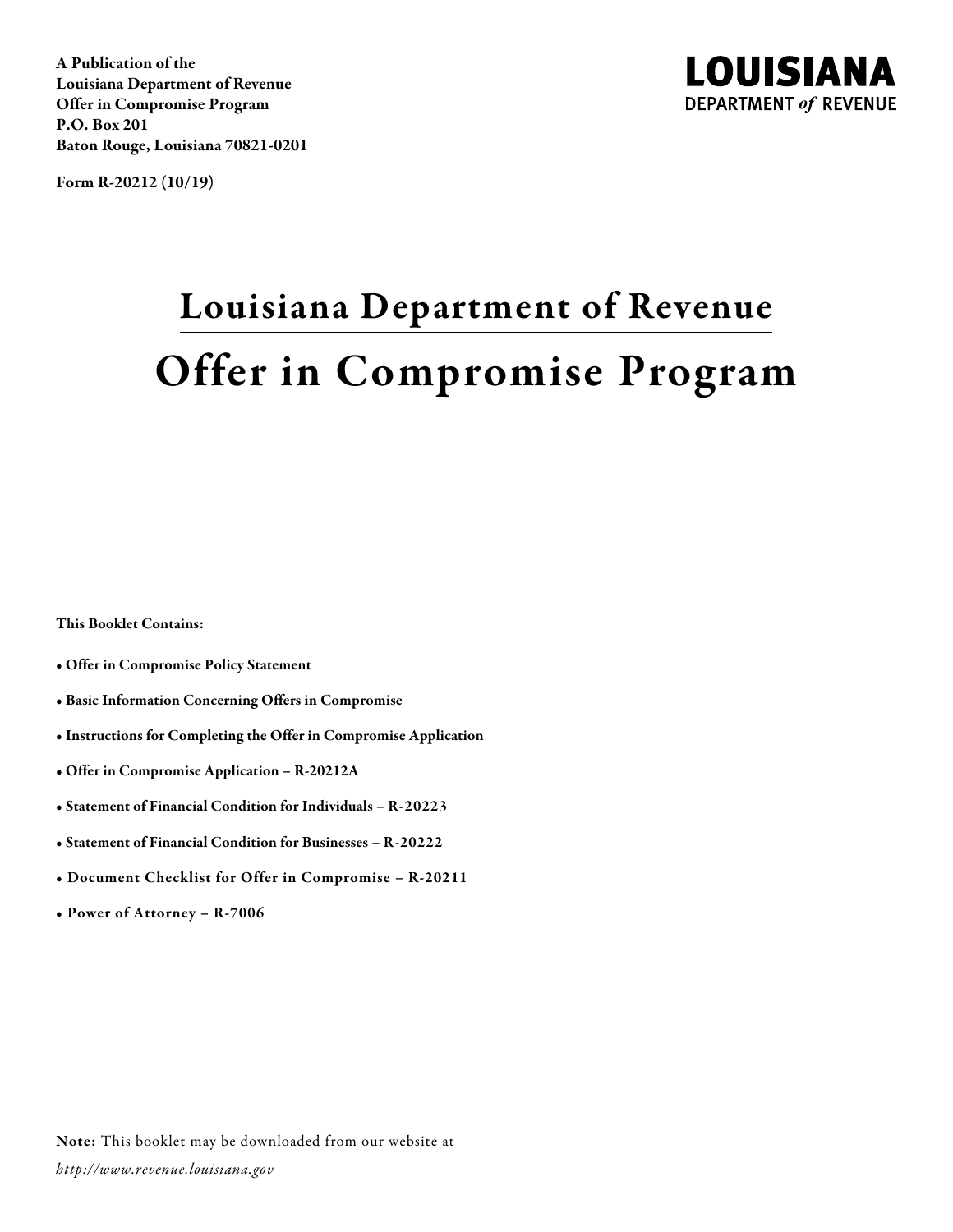## Offer in Compromise Policy Statement

An Offer in Compromise will be considered when it is determined that the tax liability cannot be collected in full and the amount offered reasonably reflects collection potential. The success of the Offer in Compromise Program will be assured only if the taxpayer makes an adequate compromise proposal consistent with ability to pay and LDR makes a reasonable decision. The taxpayer is required to provide documentation of financial condition. The goal of the Offer in Compromise Program is to achieve a compromise that is in the best interest of both the taxpayer and the state. Acceptance of an offer should create for the taxpayer a fresh start regarding compliance with current and future tax filing and payment requirements. A nonrefundable application fee of \$186 payable to Louisiana Department of Revenue along with an initial payment of 20% of the amount being offered must be submitted with each application.

## Basic Information Concerning Offers in Compromise

- The Secretary of Revenue, with the written approval of two assistant secretaries under Revised Statute 47:1578(4), may compromise any judgments for taxes of \$500,000 or less, exclusive of interest and penalty, including assessments for such amounts that are equivalent to judgments upon a determination that any of the following apply:
	- a. There is serious doubt as to the collectibility of the outstanding judgment.
	- b. There is serious doubt as to the taxpayer's liability for the outstanding judgment.
	- c. The administration and collection costs involved would exceed the amount of the outstanding liability.

In addition, under Revised Statute 47:295, the Secretary may waive, reduce, or compromise any of the taxes, penalties, or interest or other amounts provided by the individual income tax statutes.

- An approved Offer in Compromise is not protected by the confidentiality provisions of Revised Statute 47:1508. An Offer in Compromise, signed by all parties and including the reason, is a public record and is open to public inspection upon request. A list of approved Offers in Compromise is required to be published in LDR's annual report.
- An offer will not be considered if it is determined that the offer was filed for the purpose of delaying collection or otherwise jeopardizing LDR's ability to collect the tax debt. Any installment payment arrangement already in effect will be continued while the offer is considered. Interest and penalty will continue to accrue on any unpaid tax debt while the offer is being considered.
- Any payment made with the application will be applied as partial payment to the applicant's tax liability regardless of the disposition of the offer.
- A LDR representative will evaluate the offer and make a recommendation to accept or reject. The representative may request additional documentation to verify financial or other information concerning the offer. The financial investigation may require verification of financial data by visual inspection of records and personal interview. The representative may determine that a larger offer amount is necessary to justify acceptance. The applicant will have the opportunity to amend the offer if indicated. Any amendment to the offer must be in writing from the applicant or their Power of Attorney.
- All information and statements provided by the applicant are subject to verification and are under the jurisdiction of Revised Statutes. 47:1604 and 1642, concerning the giving of false statements.
- The offer application must be submitted on Form R-20212A and must include the required financial disclosure forms. Separate applications must be submitted for individual and business taxes. All business taxes can be included on one application. Depending on the legal structure of the applicant, the following financial disclosure forms are required:

| <b>Legal Structure</b> | Form(s) Required                          |
|------------------------|-------------------------------------------|
| Individual             | R-20223 (Individual)                      |
| Corporate Officer      | R-20223 (Individual)                      |
| Proprietorship         | R-20222 (Business) & R-20223 (Individual) |
| Partnership            | R-20222 (Business) & R-20223 (Individual) |
| Corporation            | R-20222 (Business)                        |
| Trust/Estate           | R-20222 (Business)                        |

- If a Federal Offer in Compromise application has been requested within the last three months, it may be accepted in lieu of the required financial disclosure forms.
- Any collection by LDR before the offer or any refund to which LDR is entitled under its offset provision cannot be considered as part of an offer.
- Tax liens will be released only after an offer is accepted and the amount offered is paid in full.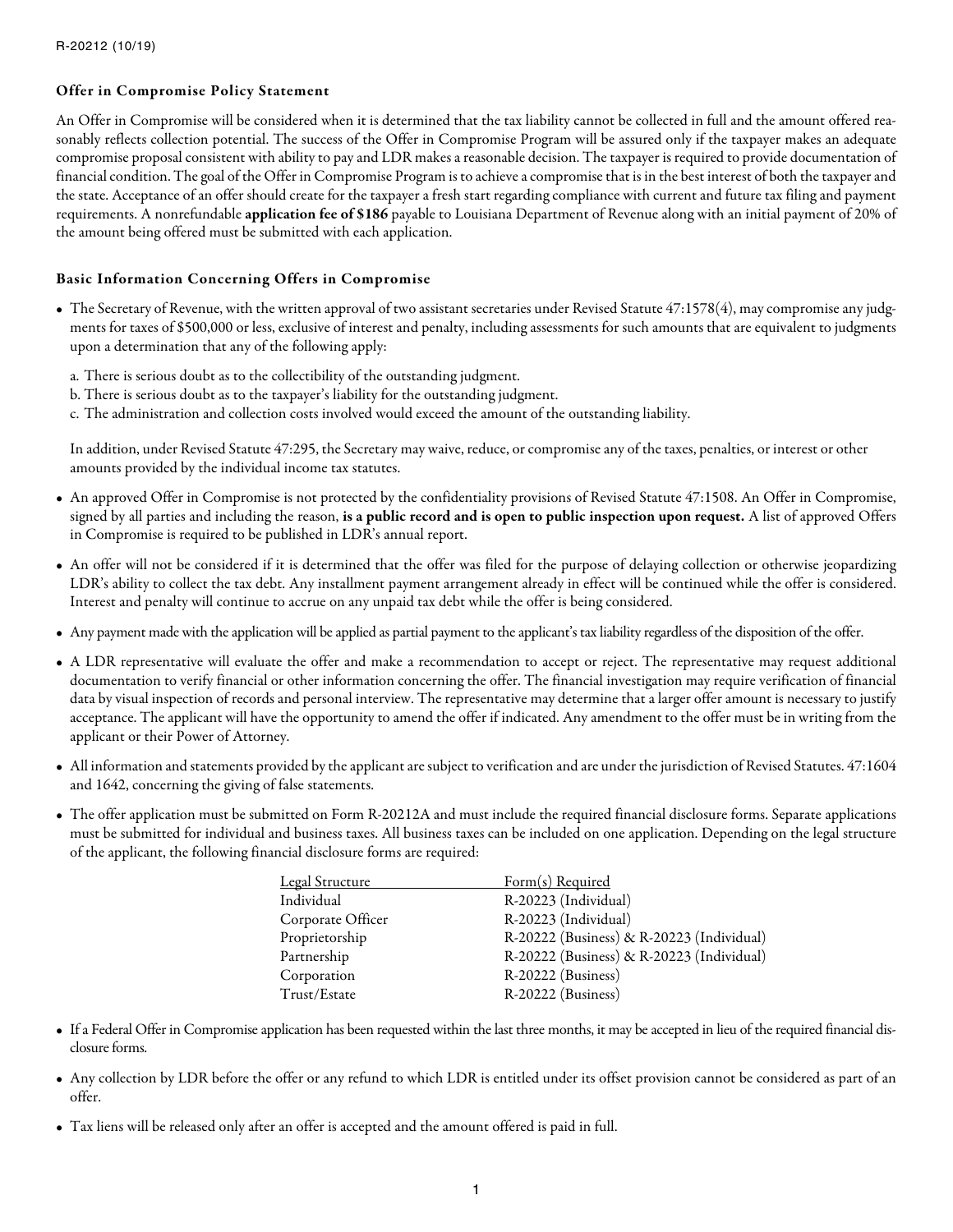- Compliance with all terms and conditions of the offer is required, including the timely filing and payment of all required tax returns for a period of 10 years from the date the offer is accepted. Failure to comply may result in the offer being voided and resumption of collection on the total balance due.
- No Offer in Compromise will be considered while a criminal investigation or prosecution is pending, or while the applicant is under bankruptcy court jurisdiction.
- All documents included on the Form R-20211 checklist must be included with the application.

## If the Offer Is Accepted

LDR will notify the applicant by mail if the offer is accepted. Payment of the accepted offer must be made by the payment due date indicated on the acceptance letter. Failure to pay by this date may cause the accepted offer to become null and void. Payment of the offer by electronic means or payment by cashier's check or money order will assure faster satisfaction of the lien. If payment is made by personal check and the check later becomes NSF, the accepted offer will be null and void and the entire liability will immediately become due. In addition, NSF check penalties will apply.

An applicant is limited to having only one offer in compromise approved in a 10-year period. If an offer in compromise is approved, LDR will not consider or accept any other application for an offer in compromise from the applicant until the expiration of the 10-year period.

### If the Offer Is Declined

The applicant will be notified by mail if the offer is declined. The applicant should immediately contact LDR to arrange for payment of the entire liability. If immediate payment is not possible, the applicant may request payment through a LDR-approved installment payment agreement. Louisiana law makes no provision for appeal of a declined offer.

#### Returning the Offer

LDR may reject the application for any of the following reasons:

- 1. The applicant is not adequately identified (name, address, Louisiana Account Number, etc.) or required signatures are not provided.
- 2. An offer of "zero" or "none" will not be considered.
- 3. The offer includes an amount already collected or subject to refund offset.
- 4. The tax liability is not adequately identified.
- 5. The offer does not show a reason ("Doubt as to Collectibility" and/or "Doubt as to Liability") or the summary statement supporting the reason for the offer has not been provided.
- 6. Financial statements have not been included or are incomplete.
- 7. LDR's records indicate noncompliance with filing of required returns.
- 8. The applicant is currently under bankruptcy court jurisdiction.
- 9. Power of Attorney Form (if indicated) has not been included.
- 10. Criminal investigation or prosecution is pending.
- 11. The mandatory 20 percent down payment was not included with the offer.

#### Instructions for Completing the Offer in Compromise Application (Form R-20212A)

- Item 1 Enter the applicant's full name, street address, Social Security Number, Louisiana Account Number (if applicable), and daytime telephone number. If the tax liability is owed by more than one person, identify each person or business for which the offer is made.
- Item 2 Enter the mailing address, if different from the street address.
- Item 3 Place an "X" in the box next to the term or terms that identify the applicant's legal structure.
- Item 4 Enter the offer amount. An application fee of \$186 and a nonrefundable payment of at least 20 percent of the offered amount is required and must accompany an Offer in Compromise. In the event the Offer in Compromise is rejected, the deposit shall be applied to the taxpayer's outstanding tax liability.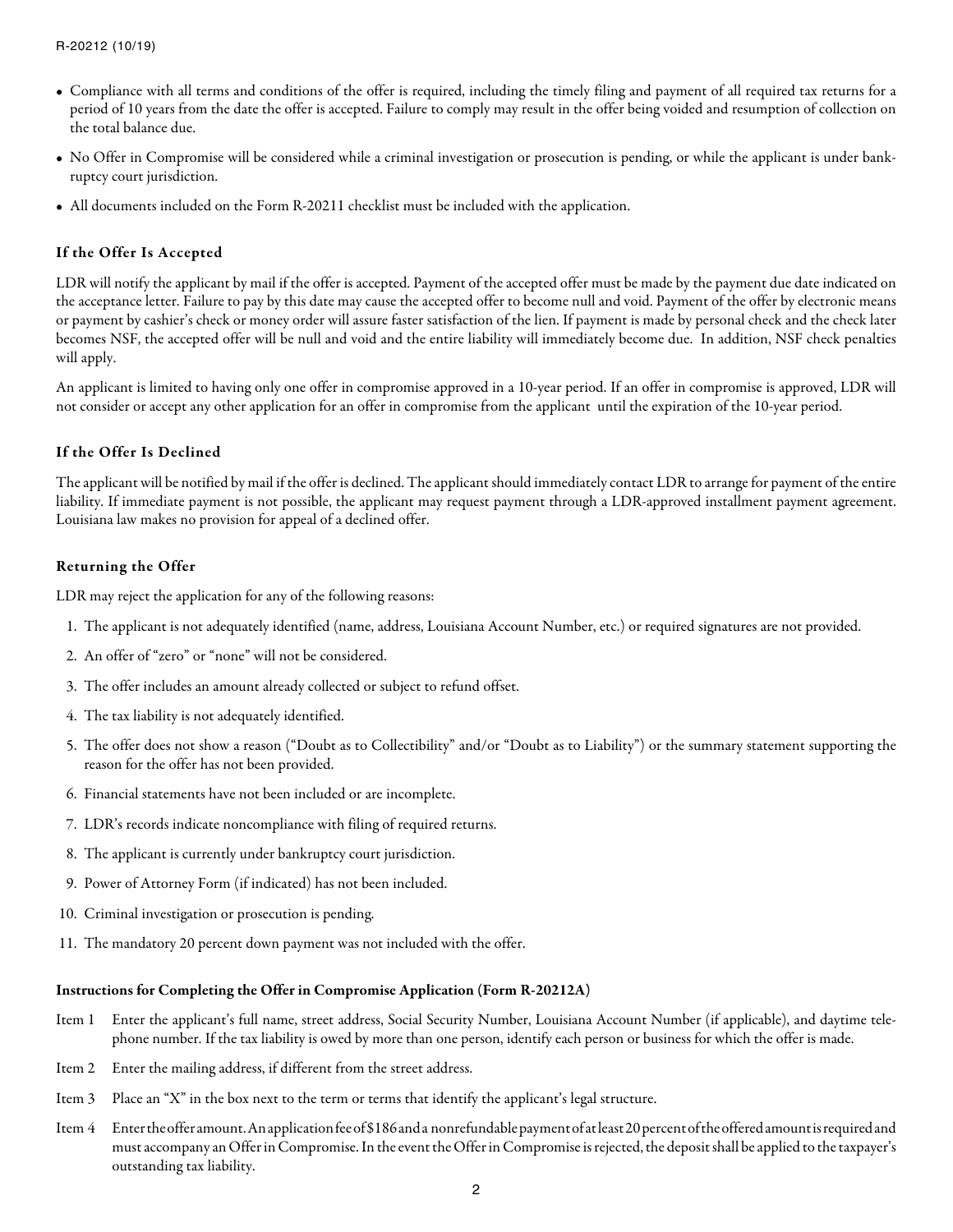- Item 5 Place an "X" in the box next to the method of payment. All payments made with the application will be applied as partial payment toward the applicant's tax liability and will not be returned, regardless of the disposition of the offer. The acceptance of this payment constitutes neither a waiver of LDR's rights nor an acceptance of the offer.
- Item 6 Place an "X" to identify the involved tax types. Specify the account number, the period, the amount due, and the amount offered for which the offer is made. Please contact LDR if you need to confirm any periods of liability.
- Item 7 LDR may compromise a tax liability for one or both of the following reasons:
	- "Doubt as to Collectibility" The applicant doubts his ability to ever pay the full amount of tax owed.
	- "Doubt as to Liability" The applicant believes that the tax liability is not correct or he is not liable.
- Note: LDR will not accept a compromise based on doubt as to collectibility when there is no doubt that the full amount can be collected. LDR will not accept a compromise based on doubt as to liability if the amount owed has already been determined to be legally correct by a court or the Board of Tax Appeals. Provide a detailed statement explaining the reason for the offer. You may attach any documents that support the statement.
- Item 8 Provide name of offer funding source.
- Item 9 Attach completed and signed Power of Attorney Form R-7006 if an attorney, accountant, or any other agent represents you.
- Item 10 It is important that the Terms and Conditions listed in this section are understood. Also, the applicant authorizes LDR to obtain bank and financial information, as well as a credit history from any consumer reporting agency, for the purpose of verifying the financial information provided by the Offer in Compromise applicant. All persons submitting the offer must sign and date the application.
- Item 11 The applicant may at his discretion allow LDR to exchange information regarding a pending or completed offer with the IRS. All information in this section must be provided including applicant(s) signature(s) and date.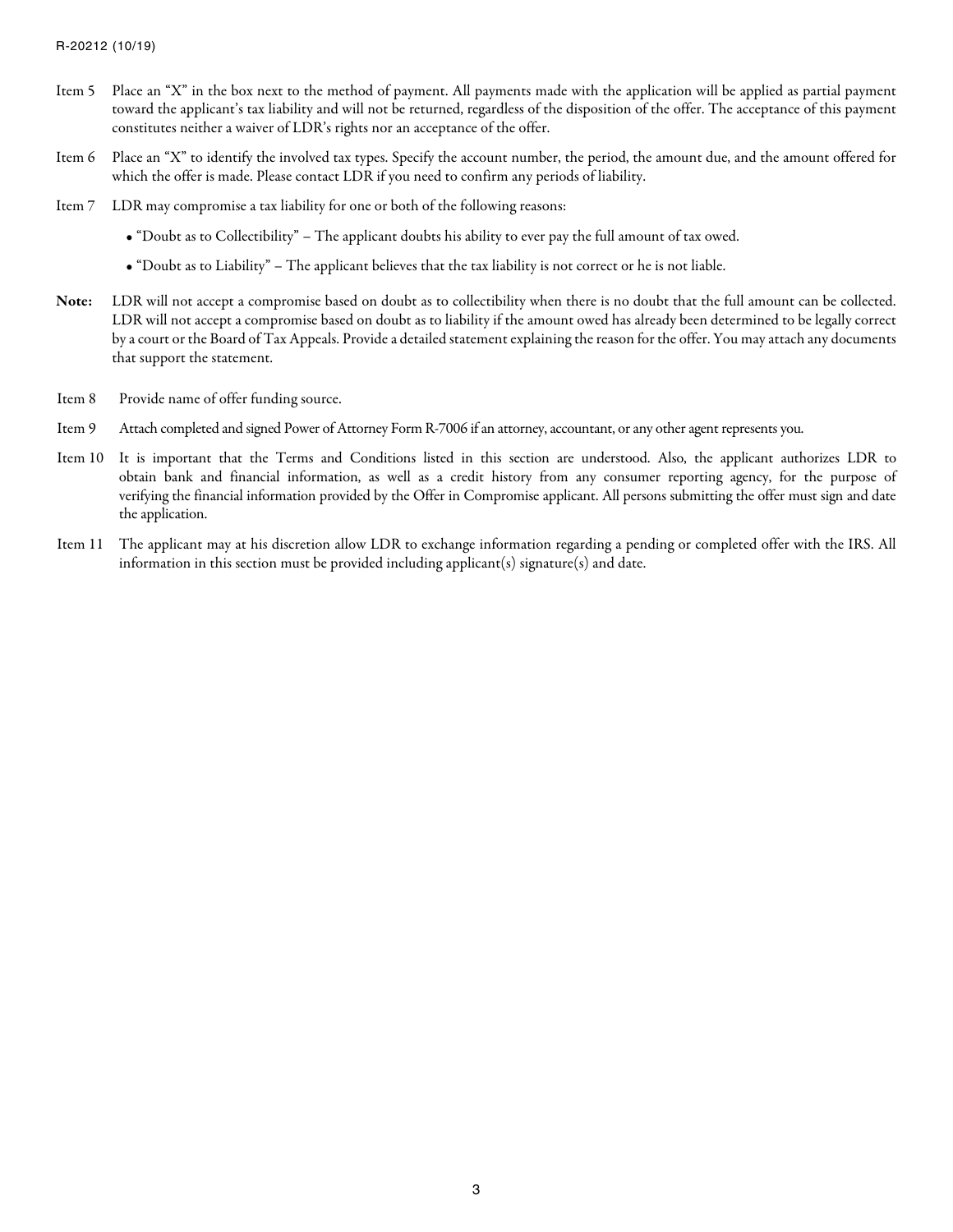

# **Offer in Compromise Application**

Louisiana Department of Revenue Offer in Compromise Program P.O. Box 201 Baton Rouge, Louisiana 70821-0201

**Please read instructions before completing this form and include the \$186 non-refundable Application Fee.**

| Tax Type to be included in this offer                                                                                                                                                                                                                                                                                                                                                                                |                                                                                        |
|----------------------------------------------------------------------------------------------------------------------------------------------------------------------------------------------------------------------------------------------------------------------------------------------------------------------------------------------------------------------------------------------------------------------|----------------------------------------------------------------------------------------|
| $\Box$ Individual<br><b>Business</b>                                                                                                                                                                                                                                                                                                                                                                                 |                                                                                        |
| 1. Applicant's Name (Individual)                                                                                                                                                                                                                                                                                                                                                                                     | Social Security Number                                                                 |
| <b>Street Address</b>                                                                                                                                                                                                                                                                                                                                                                                                |                                                                                        |
| City, State, ZIP                                                                                                                                                                                                                                                                                                                                                                                                     | Daytime Telephone Number                                                               |
| 1. Applicant's Name (Individual)                                                                                                                                                                                                                                                                                                                                                                                     | Social Security Number                                                                 |
| <b>Street Address</b>                                                                                                                                                                                                                                                                                                                                                                                                |                                                                                        |
| City, State, ZIP                                                                                                                                                                                                                                                                                                                                                                                                     | Daytime Telephone Number                                                               |
| 1. Applicant's Name (Business)                                                                                                                                                                                                                                                                                                                                                                                       | LA Account Number                                                                      |
| Street Address                                                                                                                                                                                                                                                                                                                                                                                                       | Parish                                                                                 |
| City, State, ZIP                                                                                                                                                                                                                                                                                                                                                                                                     | Daytime Telephone Number                                                               |
| 1. Applicant's Name (Business)                                                                                                                                                                                                                                                                                                                                                                                       | <b>LA Account Number</b>                                                               |
| <b>Street Address</b>                                                                                                                                                                                                                                                                                                                                                                                                | Parish                                                                                 |
| City, State, ZIP                                                                                                                                                                                                                                                                                                                                                                                                     | Daytime Telephone Number                                                               |
| 2. Applicant(s) Mailing Address (If different from above)                                                                                                                                                                                                                                                                                                                                                            | 3. Applicant(s) Legal Structure                                                        |
| <b>Street Address</b>                                                                                                                                                                                                                                                                                                                                                                                                | $\Box$ Individual<br>$\Box$ Proprietorship<br>$\Box$ Partnership<br>$\Box$ Corporation |
| City, State, ZIP                                                                                                                                                                                                                                                                                                                                                                                                     | $\Box$ Trust/Estate<br>$\Box$ Corporate Officer(s)<br>$\Box$ LLC                       |
| 4. Offer Amount                                                                                                                                                                                                                                                                                                                                                                                                      |                                                                                        |
| I/We offer to pay the amount of \$<br>pay this amount in the following manner: (Place an "X" in the appropriate box.)                                                                                                                                                                                                                                                                                                | to compromise and settle the tax liabilities listed in Section 6 below and will        |
| ப<br>Paid in full with this offer. (Make check payable to the "Louisiana Department of Revenue.")<br>ப<br>A payment of \$<br>days from acceptance.                                                                                                                                                                                                                                                                   | , which is at least 20% of the offer is required; the balance is to be paid within 30  |
| Note: An application fee of \$186 and a nonrefundable initial payment of at least 20 percent of the amount offered must be submitted<br>with the Offer in Compromise Application. In the event the Offer in Compromise is rejected, the deposit shall be applied to the tax-<br>payer's outstanding tax liability.                                                                                                   |                                                                                        |
| 5. Method of Payment                                                                                                                                                                                                                                                                                                                                                                                                 |                                                                                        |
| $\Box$ Credit Card<br>$\Box$ Bank Draft<br>$\Box$ Cash                                                                                                                                                                                                                                                                                                                                                               | $\Box$ Check<br>$\Box$ Money Order                                                     |
| Note: It is understood that this offer will be considered and acted upon in due course and that it does not relieve the taxpayer(s) from<br>the liability sought to be settled until the offer is accepted in writing by the Secretary of the Louisiana Department of Revenue, two<br>assistant secretaries, and the Louisiana Board of Tax Appeals, and there has been full compliance with the terms of the offer. |                                                                                        |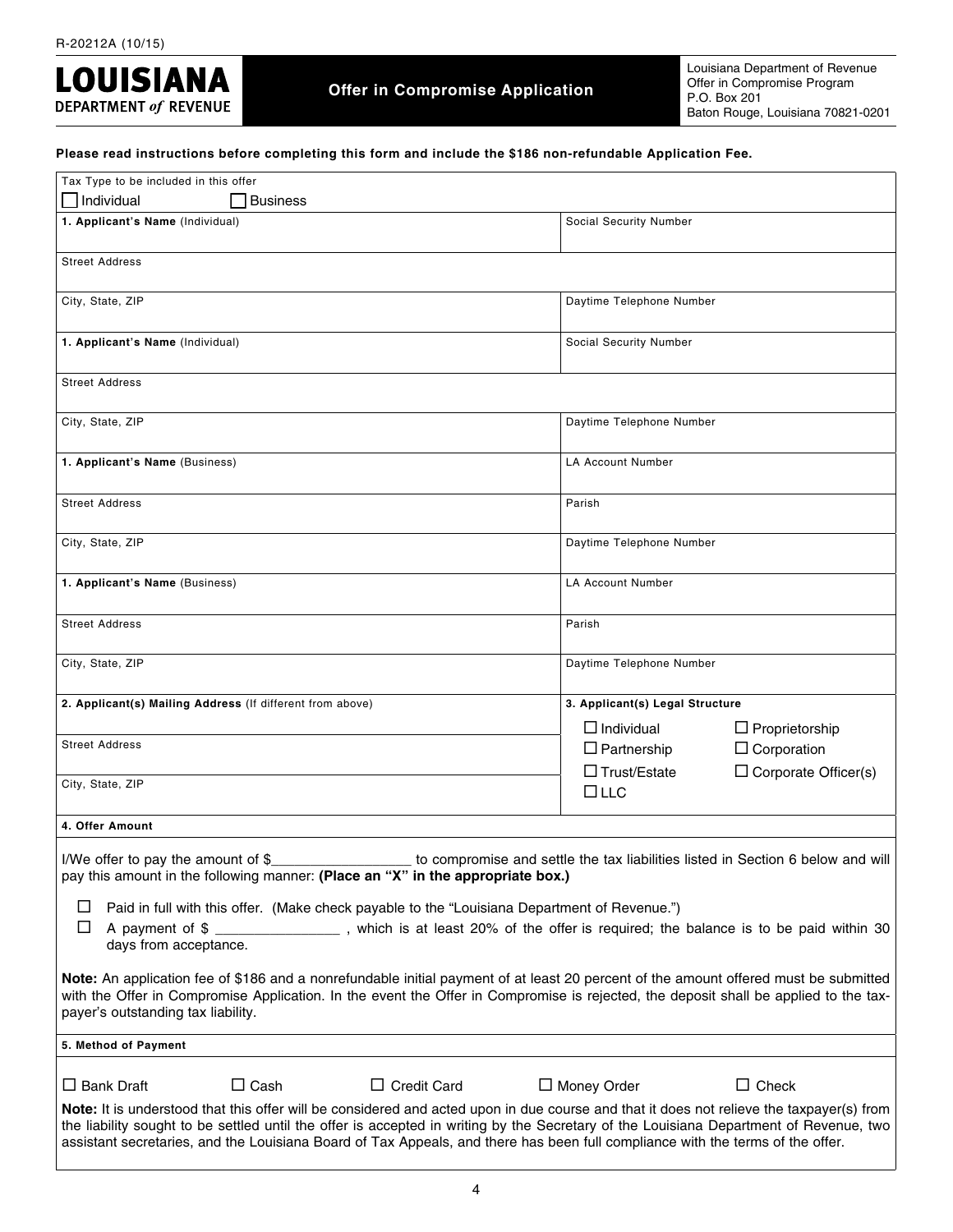R-20212A (7/15)

|        | 11202127 (119)<br>6. Description of Tax Liabilities to be Compromised (Mark and complete all that apply.)                                                                                                                             |           |                   |                       |  |  |  |
|--------|---------------------------------------------------------------------------------------------------------------------------------------------------------------------------------------------------------------------------------------|-----------|-------------------|-----------------------|--|--|--|
|        | <b>Tax Type</b>                                                                                                                                                                                                                       | Period(s) | <b>Amount Due</b> | <b>Amount Offered</b> |  |  |  |
| □      | Individual Income Tax                                                                                                                                                                                                                 |           |                   |                       |  |  |  |
|        | SSN_<br><u>.</u>                                                                                                                                                                                                                      |           |                   |                       |  |  |  |
| □      | <b>Employer Withholding Tax</b>                                                                                                                                                                                                       |           |                   |                       |  |  |  |
|        |                                                                                                                                                                                                                                       |           |                   |                       |  |  |  |
| □      | Sales & Use Tax                                                                                                                                                                                                                       |           |                   |                       |  |  |  |
|        |                                                                                                                                                                                                                                       |           |                   |                       |  |  |  |
|        |                                                                                                                                                                                                                                       |           |                   |                       |  |  |  |
| $\Box$ | Corporate Income Tax                                                                                                                                                                                                                  |           |                   |                       |  |  |  |
|        |                                                                                                                                                                                                                                       |           |                   |                       |  |  |  |
| □      | Corporate Franchise Tax                                                                                                                                                                                                               |           |                   |                       |  |  |  |
|        |                                                                                                                                                                                                                                       |           |                   |                       |  |  |  |
| □      | Other (Specify.)<br><u>Character and</u> Character and Character and Character and Character and Character and Character and Character and Character and Character and Character and Character and Character and Character and Charac |           |                   |                       |  |  |  |
|        |                                                                                                                                                                                                                                       |           |                   |                       |  |  |  |
|        | 7. Reason for Offer: (Mark either or both and provide supporting statements. Attach additional sheets if necessary.)                                                                                                                  |           |                   |                       |  |  |  |
|        | $\Box$ Doubt as to Collectibility ("I am unable to pay this tax.")                                                                                                                                                                    |           |                   |                       |  |  |  |
|        |                                                                                                                                                                                                                                       |           |                   |                       |  |  |  |
|        |                                                                                                                                                                                                                                       |           |                   |                       |  |  |  |
|        |                                                                                                                                                                                                                                       |           |                   |                       |  |  |  |
|        |                                                                                                                                                                                                                                       |           |                   |                       |  |  |  |
|        |                                                                                                                                                                                                                                       |           |                   |                       |  |  |  |
|        |                                                                                                                                                                                                                                       |           |                   |                       |  |  |  |
|        |                                                                                                                                                                                                                                       |           |                   |                       |  |  |  |
|        |                                                                                                                                                                                                                                       |           |                   |                       |  |  |  |
|        |                                                                                                                                                                                                                                       |           |                   |                       |  |  |  |
|        | $\Box$ Doubt as to Liability ("I do not believe I owe this tax and/or the tax liability is not correct.")                                                                                                                             |           |                   |                       |  |  |  |
|        |                                                                                                                                                                                                                                       |           |                   |                       |  |  |  |
|        |                                                                                                                                                                                                                                       |           |                   |                       |  |  |  |
|        |                                                                                                                                                                                                                                       |           |                   |                       |  |  |  |
|        |                                                                                                                                                                                                                                       |           |                   |                       |  |  |  |
|        |                                                                                                                                                                                                                                       |           |                   |                       |  |  |  |
|        |                                                                                                                                                                                                                                       |           |                   |                       |  |  |  |
|        |                                                                                                                                                                                                                                       |           |                   |                       |  |  |  |
|        |                                                                                                                                                                                                                                       |           |                   |                       |  |  |  |
|        | 8. Provide name of offer funding source.                                                                                                                                                                                              |           |                   |                       |  |  |  |
|        |                                                                                                                                                                                                                                       |           |                   |                       |  |  |  |
|        |                                                                                                                                                                                                                                       |           |                   |                       |  |  |  |
|        | 9. If you are represented by an attorney, accountant or agent, please provide the following information.                                                                                                                              |           |                   |                       |  |  |  |
| Name   |                                                                                                                                                                                                                                       | Firm      |                   |                       |  |  |  |
|        |                                                                                                                                                                                                                                       |           |                   |                       |  |  |  |
|        | <b>Mailing Address</b>                                                                                                                                                                                                                |           |                   |                       |  |  |  |
|        |                                                                                                                                                                                                                                       |           |                   |                       |  |  |  |
|        | City, State, ZIP                                                                                                                                                                                                                      |           |                   |                       |  |  |  |
|        |                                                                                                                                                                                                                                       |           |                   |                       |  |  |  |
|        | Telephone Number                                                                                                                                                                                                                      |           |                   |                       |  |  |  |
|        |                                                                                                                                                                                                                                       |           |                   |                       |  |  |  |
|        |                                                                                                                                                                                                                                       |           |                   |                       |  |  |  |
|        | If you are represented by an attorney, accountant, or agent, attach Power of Attorney - Use Form R-7006 only.                                                                                                                         |           |                   |                       |  |  |  |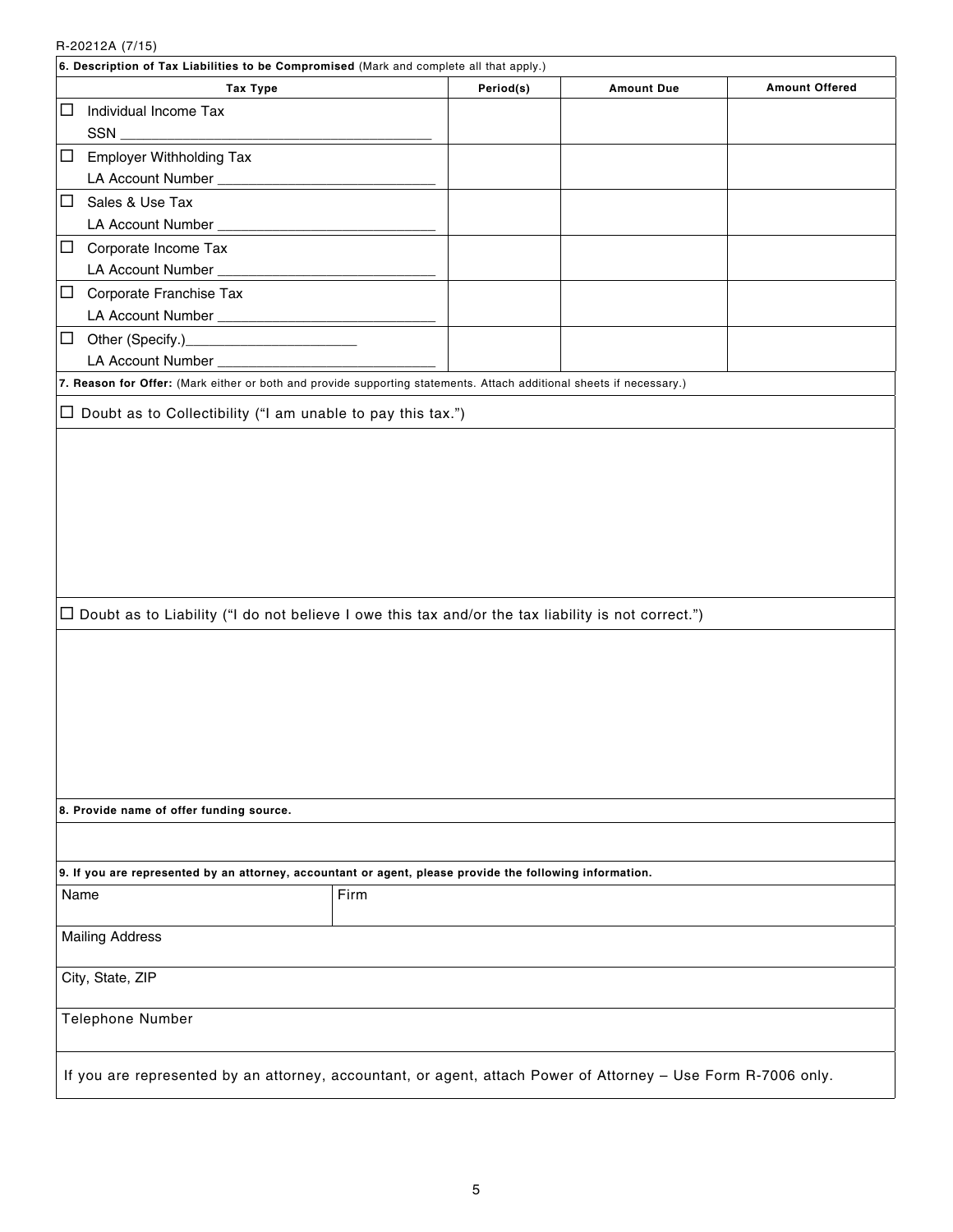and belief it is true, correct, and complete.

| $T^2$ $\leq$ $0$ $\leq$ $1$ $\leq$ $R$ $(1)$ $(3)$                                                                                                                                                                                                                                                                                                                                                                                                                                                                                                   |
|------------------------------------------------------------------------------------------------------------------------------------------------------------------------------------------------------------------------------------------------------------------------------------------------------------------------------------------------------------------------------------------------------------------------------------------------------------------------------------------------------------------------------------------------------|
| 10. Terms and Conditions                                                                                                                                                                                                                                                                                                                                                                                                                                                                                                                             |
| By submitting this offer and signing below, I/we understand and agree to LDR's Offer in Compromise Terms and Conditions as follows:                                                                                                                                                                                                                                                                                                                                                                                                                  |
| (a) I/We will submit a non refundable application fee of \$186 and a payment of at least 20 percent of the offer that I/We understand will be<br>applied as a partial payment toward my/our tax liability and will not be returned, regardless of the disposition of the offer.                                                                                                                                                                                                                                                                      |
| (b) I/We will remain in compliance with all tax return filing provisions of the Revised Statutes during the existence of this offer.                                                                                                                                                                                                                                                                                                                                                                                                                 |
| (c) The offer remains pending until an authorized LDR representative issues written notification of acceptance or rejection, or until the offer<br>is withdrawn by me/us.                                                                                                                                                                                                                                                                                                                                                                            |
| (d) I/We understand that collection enforcement activity will <b>not</b> be suspended while an offer is pending.                                                                                                                                                                                                                                                                                                                                                                                                                                     |
| (e) LDR will retain and apply any payment toward the liability for which this offer is made, if the payment was received before official accep-<br>tance of the offer. LDR will retain any credits received before full payment of an accepted offer.                                                                                                                                                                                                                                                                                                |
| (f) I/We understand that the 20 percent down payment is nonrefundable and will be credited to the liability.                                                                                                                                                                                                                                                                                                                                                                                                                                         |
| (g) I/We understand that the tax I/we owe is, and will remain, a tax liability until I/we meet all the terms and conditions of this<br>offer. If I/we file bankruptcy before the terms and conditions of this offer are completed, any claim LDR files in a bankruptcy<br>proceeding will be a tax claim.                                                                                                                                                                                                                                            |
| (h) I/We understand that LDR will only consider one Offer in Compromise application in a 10-year period.                                                                                                                                                                                                                                                                                                                                                                                                                                             |
| (i) I/We authorize LDR to obtain bank and financial information, as well as a credit history, from any consumer reporting agency for the<br>purpose of verifying the financial information provided by the Offer in Compromise applicant.                                                                                                                                                                                                                                                                                                            |
| (j) If I/we fail to meet the terms and conditions of an accepted offer, the offer will be considered null and void. LDR will continue to add<br>applicable interest and penalty on the total unpaid balance until paid in full. In addition, LDR may:                                                                                                                                                                                                                                                                                                |
| (1) Immediately issue and record any tax lien necessary to protect the state's legal interest;<br>(2) Proceed with enforced collection of the total outstanding liability;<br>(3) Apply amounts already paid under the offer to the total liability.                                                                                                                                                                                                                                                                                                 |
| (k) It is also agreed that on notice to the taxpayer of the acceptance of this offer, the taxpayer shall have no right to contest, in court or other-<br>wise, the liability sought to be settled. If full payment is not received within 30 days after notification of the acceptance of this offer, the<br>Secretary of the Louisiana Department of Revenue or a designee may disregard the amount of the offer and, without notice of any kind,<br>assess and collect by seizure or any other legal means, the balance of the original liability. |
| (l) I/We waive prescription applicable to the assessment and collection of the liability sought to be settled and agree to the suspension of pre-<br>scription on assessment and collection for the period during which the offer is pending. The offer shall be deemed pending from the date of<br>acceptance of the waiver of prescription until the date the offer is formally accepted, rejected, or withdrawn in writing.                                                                                                                       |
| I/We have examined this offer, including accompanying schedules, returns, and statements, and hereby affirm that to the best of my/our knowledge                                                                                                                                                                                                                                                                                                                                                                                                     |

| Applicant's Signature       | Date |
|-----------------------------|------|
| Applicant's Signature       | Date |
| Power of Attorney Signature | Date |

Notary Signature Date **Date** 

Note: LDR Forms R-20223 (Statement of Financial Condition for Individuals) or R-20222 (Statement of Financial Condition for Businesses) must be completed, signed, and attached for this to be a complete offer. For individuals filing joint returns, both spouses must sign. If the business is a corporation, this must be signed by an officer or board member; if a partnership or LLC, this must be signed by one of the partners. LDR personnel may request verification of the financial information provided on these forms and may request additional information.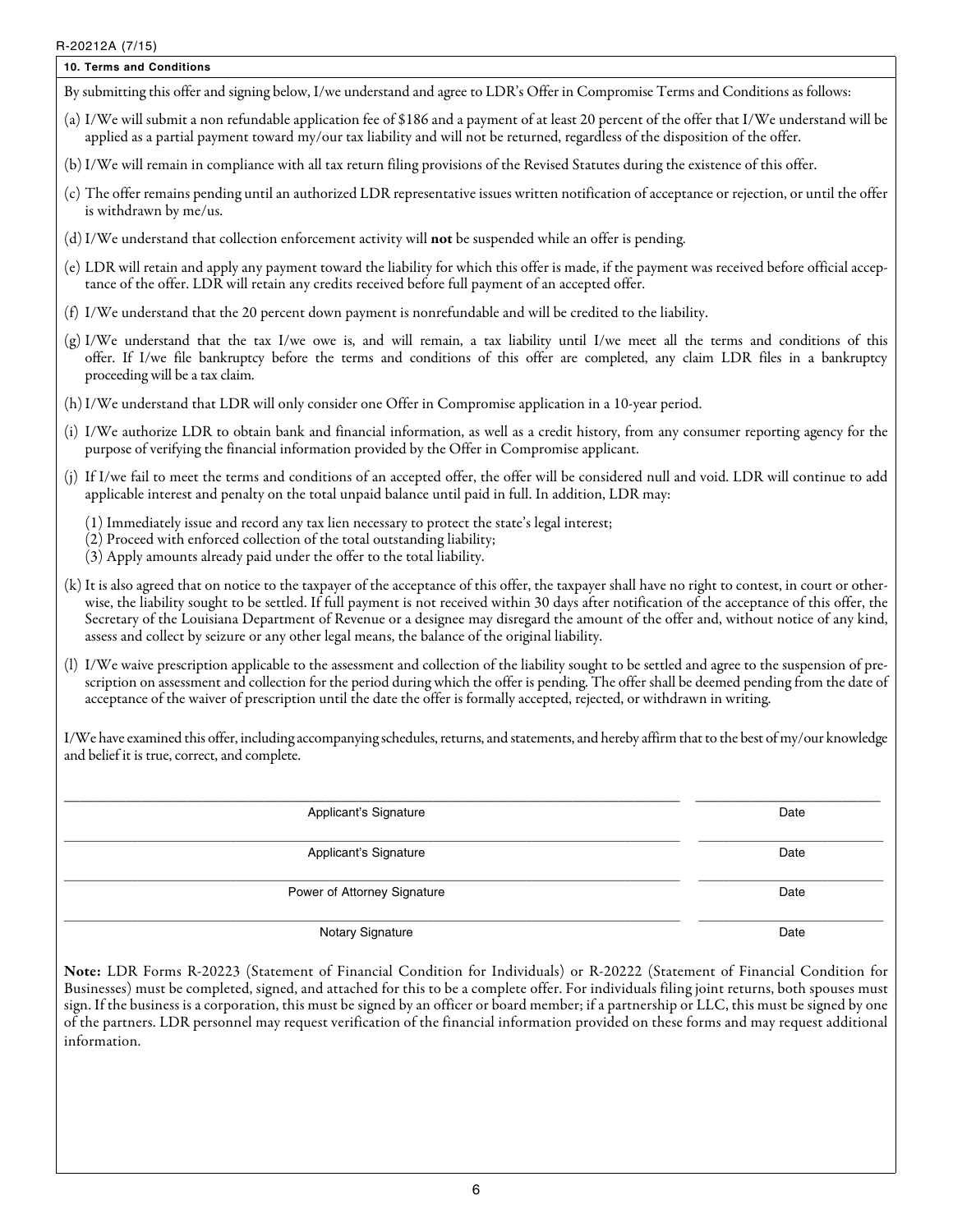R-20212A (7/15)

| 11. Disclosure Agreement (Complete this section if an Offer in Compromise is currently pending or has been completed with the IRS.) |                                                                                                                                       |  |  |  |  |
|-------------------------------------------------------------------------------------------------------------------------------------|---------------------------------------------------------------------------------------------------------------------------------------|--|--|--|--|
| $\Box$ Completed                                                                                                                    | $\Box$ Accepted (Amount \$ __________) or $\Box$ Declined                                                                             |  |  |  |  |
| $\Box$ Pending                                                                                                                      | <b>IRS Agent Assigned</b>                                                                                                             |  |  |  |  |
|                                                                                                                                     | <b>Telephone Number</b>                                                                                                               |  |  |  |  |
| Amount Owed<br>Tax Period(s) Covered                                                                                                | Federal Taxpayer Identification Number                                                                                                |  |  |  |  |
| information from their respective files regarding my/our pending or completed Offer in Compromise.<br>Applicant's Signature         | By my/our signature(s) below, I/we authorize the Louisiana Department of Revenue and the Internal Revenue Service to exchange<br>Date |  |  |  |  |
| Applicant's Signature                                                                                                               | Date                                                                                                                                  |  |  |  |  |
|                                                                                                                                     | Revenue Offices - Hours 8:00 A.M. - 4:30 P.M.                                                                                         |  |  |  |  |
| P.O. Box 201, Baton Rouge, LA 70821-0201<br>(855) 307-3893                                                                          | <b>Headquarters</b><br>617 North Third Street, Baton Rouge, LA 70802                                                                  |  |  |  |  |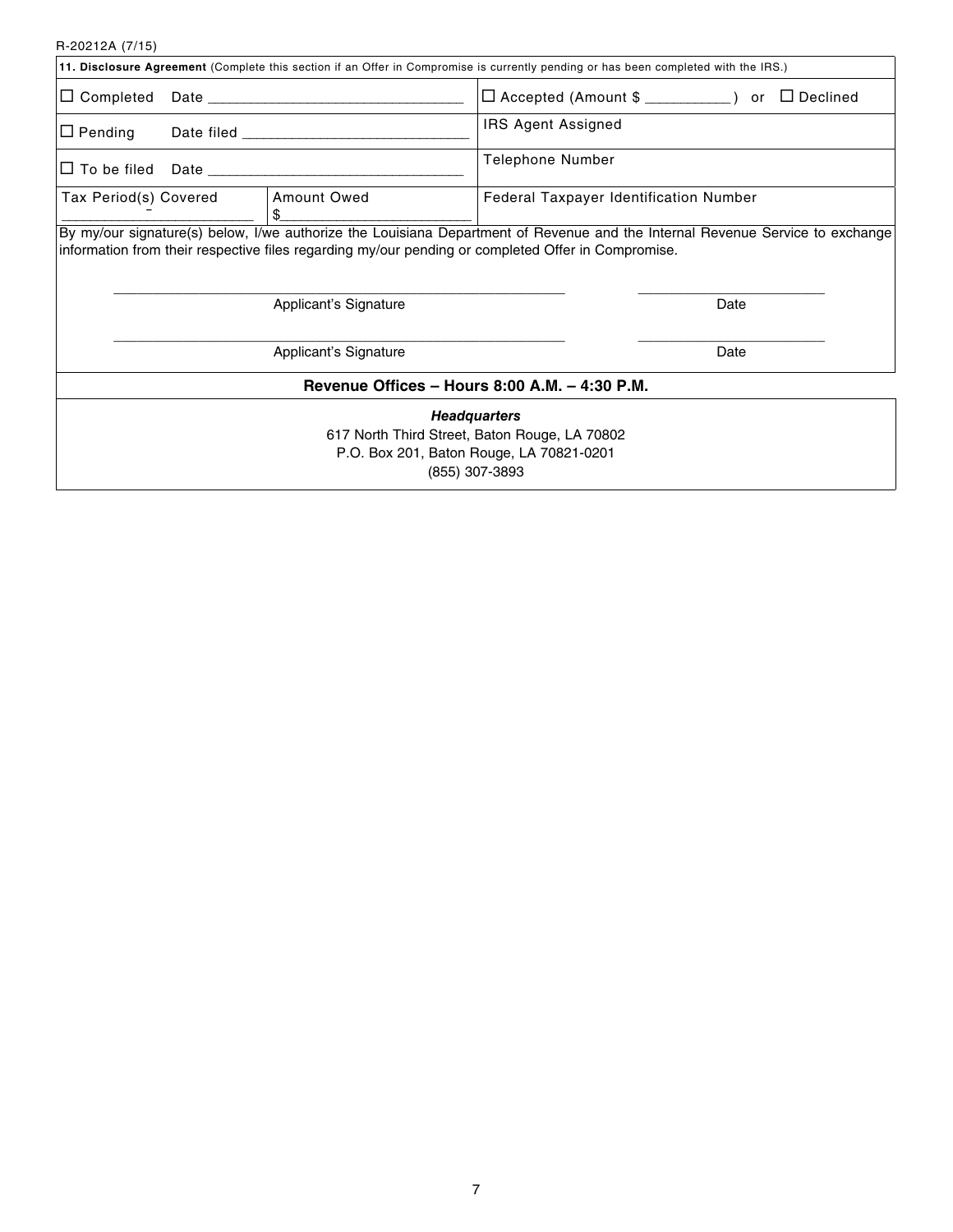**LOUISIANA DEPARTMENT of REVENUE** 

**The information provided in this statement must include all household employment, assets, liabilities, income and expenses. Spouse and dependent information are required even though only one person is liable for the tax.**

|                                                                           | Section I - Personal Information    |                                                                   |                     |                             |                                         |                                     |  |
|---------------------------------------------------------------------------|-------------------------------------|-------------------------------------------------------------------|---------------------|-----------------------------|-----------------------------------------|-------------------------------------|--|
| 1. Taxpayer(s) Name(s) and Residence Address                              |                                     | 2. Daytime Telephone Number                                       |                     |                             | 3. Marital Status (Mark One.)           |                                     |  |
|                                                                           |                                     |                                                                   |                     |                             | $\Box$ Single<br>$\Box$ Separated       | $\Box$ Married<br>$\Box$ Divorced   |  |
|                                                                           |                                     | 4. Social Security Number                                         |                     |                             |                                         |                                     |  |
|                                                                           |                                     |                                                                   |                     |                             |                                         | Taxpayer __________________         |  |
| How long at this address? __Years __Months Do you own □ or rent □ ?       |                                     |                                                                   | Spouse ____________ |                             |                                         |                                     |  |
| 6. Previous Address if at Current Address Less than Two Years             |                                     | 7. Income Tax Return Information                                  |                     |                             |                                         |                                     |  |
|                                                                           |                                     | A. Year of Last Filed Federal Income Tax Return                   |                     |                             |                                         |                                     |  |
|                                                                           |                                     | B. Federal Adjusted Gross Income from Last Return                 |                     |                             | \$                                      |                                     |  |
|                                                                           |                                     | C. Year of Last Filed Louisiana Income Tax Return                 |                     |                             |                                         |                                     |  |
|                                                                           | Section II - Employment Information |                                                                   |                     |                             |                                         |                                     |  |
| 8. Taxpayer(s) Employer or Business - Name and Address                    |                                     | 9. Employer Telephone Number                                      |                     | 10. Occupation              |                                         |                                     |  |
|                                                                           |                                     |                                                                   |                     |                             |                                         |                                     |  |
|                                                                           | 11. Length of Employment            |                                                                   |                     | 12. Work Relationship       |                                         |                                     |  |
|                                                                           |                                     |                                                                   |                     |                             | $\square$ Employee<br>$\Box$ Proprietor |                                     |  |
|                                                                           |                                     | Years Months                                                      |                     | $\Box$ Partner              |                                         | $\Box$ Officer                      |  |
| 13. Spouse's Employer or Business - Name and Address                      |                                     | 14. Employer Telephone Number<br>15. Occupation                   |                     |                             |                                         |                                     |  |
|                                                                           |                                     |                                                                   |                     |                             |                                         |                                     |  |
|                                                                           |                                     | 16. Length of Employment                                          |                     | 17. Work Relationship       |                                         |                                     |  |
|                                                                           |                                     | Years_______ Months______<br>$\Box$ Partner                       |                     |                             | $\Box$ Employee                         | $\Box$ Proprietor<br>$\Box$ Officer |  |
| 18. Taxpayer(s) Part-time or Previous Employment in Last Three Years      |                                     | 19. Spouse's Part-time or Previous Employment in Last Three Years |                     |                             |                                         |                                     |  |
| <b>Employer Name</b>                                                      | <b>Employment Date</b>              | <b>Employer Name</b>                                              |                     |                             |                                         | <b>Employment Date</b>              |  |
|                                                                           | to                                  |                                                                   |                     |                             |                                         | to                                  |  |
|                                                                           | to                                  |                                                                   |                     |                             |                                         | to                                  |  |
|                                                                           | to                                  | to                                                                |                     |                             |                                         |                                     |  |
| 20. Have your wages or salary been garnished within the last three years? |                                     | Taxpayer $\Box$ Yes $\Box$ No                                     |                     | Spouse $\Box$ Yes $\Box$ No |                                         |                                     |  |
|                                                                           | Section III - Dependent Information |                                                                   |                     |                             |                                         |                                     |  |
| 21. Dependent Name (Other than Spouse)                                    |                                     | Date of Birth                                                     | Relationship        |                             |                                         | <b>Monthly Income</b>               |  |
|                                                                           |                                     |                                                                   |                     |                             | \$                                      |                                     |  |
|                                                                           |                                     |                                                                   |                     |                             |                                         |                                     |  |
|                                                                           |                                     |                                                                   |                     |                             |                                         |                                     |  |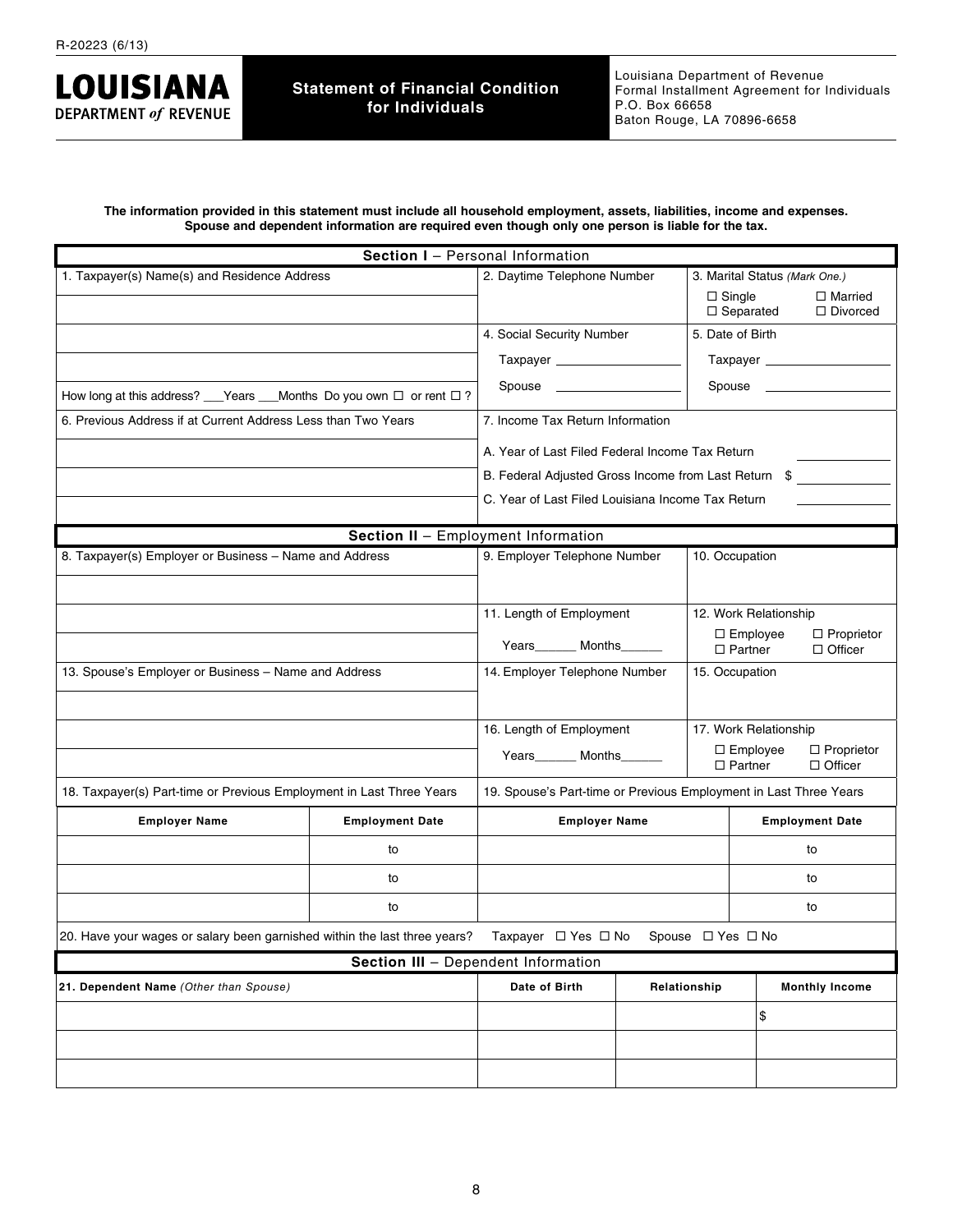R-20223 (6/13)

|                                                                                                                |      |                                                 | Section IV - Assets as of -       | <b>MM</b>             | <b>DD</b><br>YY                                |                    |                                    |                                   |
|----------------------------------------------------------------------------------------------------------------|------|-------------------------------------------------|-----------------------------------|-----------------------|------------------------------------------------|--------------------|------------------------------------|-----------------------------------|
| 22. Cash                                                                                                       |      |                                                 |                                   |                       | Total (Enter also on Line 30-A.) $\vert \$     |                    |                                    |                                   |
| 23. Bank or Credit Union Accounts (Checking, Savings, Certificate of Deposit, etc.)*                           |      |                                                 |                                   |                       |                                                |                    |                                    |                                   |
| Name of Institution                                                                                            |      | <b>Account Number</b><br><b>Type of Account</b> |                                   |                       |                                                |                    |                                    | <b>Balance</b>                    |
|                                                                                                                |      |                                                 |                                   |                       |                                                |                    |                                    | \$                                |
|                                                                                                                |      |                                                 |                                   |                       |                                                |                    |                                    |                                   |
|                                                                                                                |      |                                                 |                                   |                       |                                                |                    |                                    |                                   |
|                                                                                                                |      |                                                 |                                   |                       | Total (Enter also on Line 30-B.) $ \$$         |                    |                                    |                                   |
| 24. Bank Credit Cards (Visa, MasterCard, Discover, American Express, etc.)*                                    |      |                                                 |                                   |                       |                                                |                    |                                    |                                   |
| Name of Issuer                                                                                                 |      |                                                 | <b>Account Number</b>             |                       | <b>Credit Limit</b>                            | <b>Amount Owed</b> |                                    | <b>Credit Available</b>           |
|                                                                                                                |      |                                                 |                                   |                       | \$                                             | \$                 |                                    | \$                                |
|                                                                                                                |      |                                                 |                                   |                       |                                                |                    |                                    |                                   |
|                                                                                                                |      |                                                 |                                   |                       | Total (Enter also on Line 30-C.) $\frac{1}{9}$ |                    |                                    |                                   |
| 25. Securities (Stocks, Bonds, Mutual Funds, IRA, Government Securities, Money Market Funds, etc.)*            |      |                                                 |                                   |                       |                                                |                    |                                    |                                   |
| <b>Type</b>                                                                                                    |      |                                                 | Issuer                            |                       |                                                |                    | <b>Quantity or</b><br>Denomination | <b>Current Value</b>              |
|                                                                                                                |      |                                                 |                                   |                       |                                                |                    |                                    | \$                                |
|                                                                                                                |      |                                                 |                                   |                       |                                                |                    |                                    |                                   |
|                                                                                                                |      |                                                 |                                   |                       |                                                |                    |                                    |                                   |
|                                                                                                                |      |                                                 |                                   |                       | Total (Enter also on Line 30-D.) $ \$$         |                    |                                    |                                   |
| 26. Real Property (Personal Residence, Vacation or Second Home, Investment Property, Unimproved Land, etc.)*   |      |                                                 |                                   |                       | <b>Current Market</b>                          |                    |                                    |                                   |
| <b>Description</b>                                                                                             |      |                                                 | <b>Address</b>                    |                       | Value                                          | <b>Amount Owed</b> |                                    | <b>Equity in Property</b>         |
|                                                                                                                |      |                                                 |                                   |                       | \$                                             | \$                 |                                    | \$                                |
|                                                                                                                |      |                                                 |                                   |                       |                                                |                    |                                    |                                   |
|                                                                                                                |      |                                                 |                                   |                       | Total (Enter also on Line 30-E.) $ \$$         |                    |                                    |                                   |
| 27. Vehicles - Excluding Leased Vehicles (Including Motor Homes, Campers, Motorcycles, Boats, Trailers, etc.)* |      |                                                 |                                   |                       |                                                |                    |                                    |                                   |
| <b>Description</b>                                                                                             | Make | Purchase<br>Date                                | Year                              | <b>Tag Number</b>     | <b>Current Market</b><br>Value                 |                    | <b>Amount Owed</b>                 | <b>Equity in Vehicle</b>          |
|                                                                                                                |      |                                                 |                                   |                       | \$                                             | \$                 |                                    | \$                                |
|                                                                                                                |      |                                                 |                                   |                       |                                                |                    |                                    |                                   |
|                                                                                                                |      |                                                 |                                   |                       |                                                |                    |                                    |                                   |
| 28. Other Assets*                                                                                              |      |                                                 |                                   |                       | Total (Enter also on Line 30-F.) $ \$$         |                    |                                    |                                   |
|                                                                                                                |      |                                                 |                                   |                       |                                                |                    |                                    |                                   |
|                                                                                                                |      |                                                 | <b>Current or Appraised Value</b> |                       |                                                |                    |                                    | <b>Current or Appraised Value</b> |
| Notes Receivable                                                                                               |      | \$                                              |                                   |                       | Timber, Mineral, or Drilling Rights            |                    | \$                                 |                                   |
| Cash Surrender Value of Life Insurance                                                                         |      |                                                 |                                   | Patents or Copyrights |                                                |                    |                                    |                                   |
| Judgments or Settlements Receivable                                                                            |      |                                                 |                                   | Other (Specify.)      |                                                |                    |                                    |                                   |
| <b>Vested Retirement Account</b>                                                                               |      |                                                 |                                   |                       |                                                |                    |                                    |                                   |
| Collectibles, Antiques, or Artwork                                                                             |      |                                                 |                                   |                       |                                                |                    |                                    |                                   |
|                                                                                                                |      |                                                 |                                   |                       | <b>Total</b> (Enter also on Line 30-G.) $ \$$  |                    |                                    |                                   |
|                                                                                                                |      |                                                 |                                   |                       |                                                |                    |                                    |                                   |

 $\Box$  \*If additional lines are needed, check this box and attach additional pages, noting line number and description.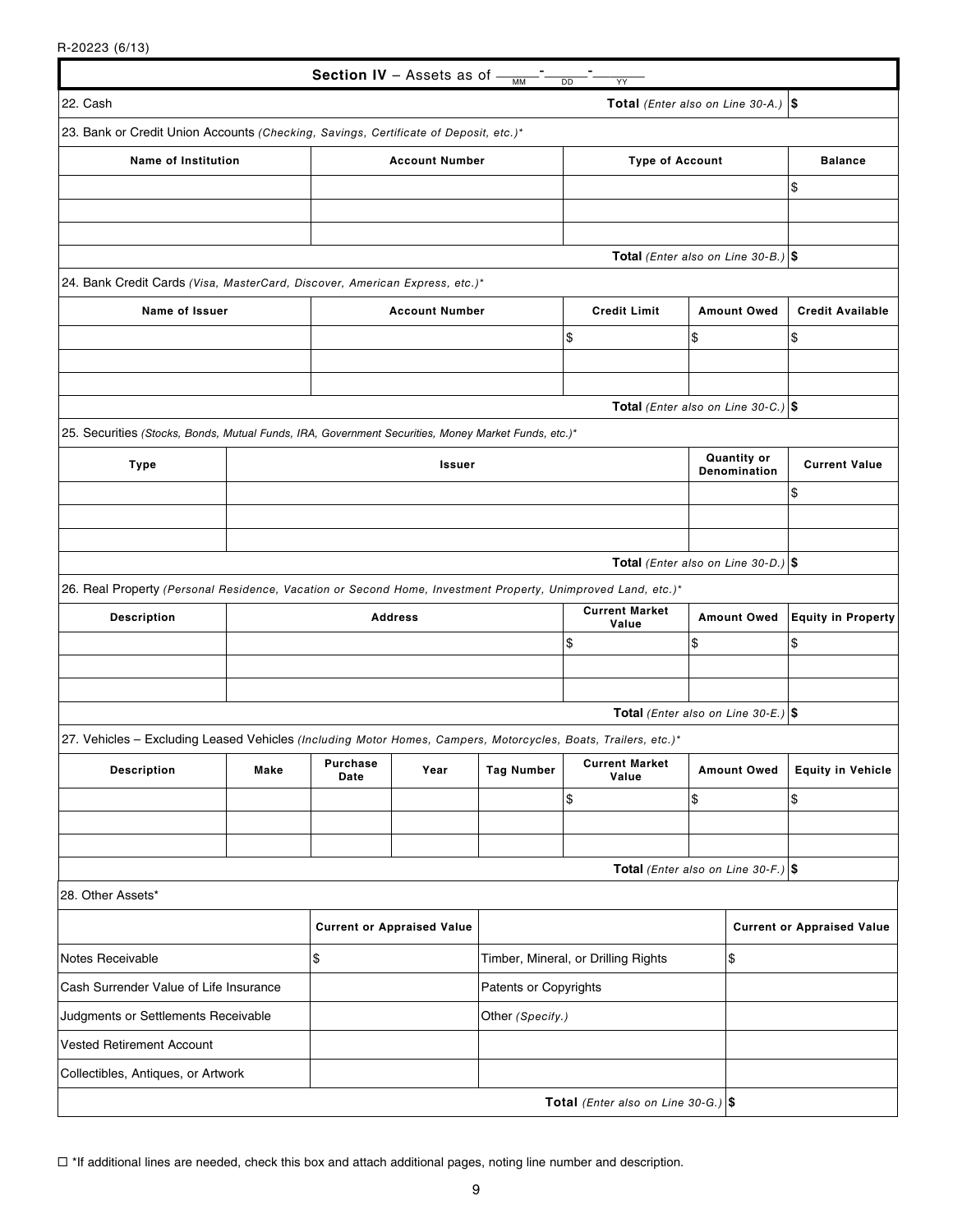R-20223 (6/13)

 $\perp$ 

| <b>Section V</b> – Liabilities as of $\frac{1}{\text{mm}}$<br><b>DD</b><br>YY                                                                |                          |                                                                                                                                                    |                          |  |  |
|----------------------------------------------------------------------------------------------------------------------------------------------|--------------------------|----------------------------------------------------------------------------------------------------------------------------------------------------|--------------------------|--|--|
| 29. Liabilities (Do Not Include Any Mortgages or Vehicle Loans)                                                                              |                          |                                                                                                                                                    |                          |  |  |
|                                                                                                                                              | <b>Total Amount Owed</b> |                                                                                                                                                    | <b>Total Amount Owed</b> |  |  |
| Notes Payable                                                                                                                                | \$                       | Past Due Other Taxes                                                                                                                               | \$                       |  |  |
| Installment or Personal Loans                                                                                                                |                          | Vehicle Lease: Make Year                                                                                                                           |                          |  |  |
| <b>Education or Student Loans</b>                                                                                                            |                          | Vehicle Lease: Make_____________ Year____                                                                                                          |                          |  |  |
| <b>Bank Revolving Credit</b>                                                                                                                 |                          | Other Liabilities:                                                                                                                                 |                          |  |  |
| Judgments Payable                                                                                                                            |                          |                                                                                                                                                    |                          |  |  |
| Past Due Federal Taxes                                                                                                                       |                          |                                                                                                                                                    |                          |  |  |
| Past Due State Taxes                                                                                                                         |                          |                                                                                                                                                    |                          |  |  |
|                                                                                                                                              |                          | <b>Total</b> (Enter also on Line 31.) $\$                                                                                                          |                          |  |  |
|                                                                                                                                              |                          | Section VI - Net Worth Calculation                                                                                                                 |                          |  |  |
| 30. Assets (Section IV)                                                                                                                      |                          |                                                                                                                                                    |                          |  |  |
| A. Cash (Section IV, Line 22)                                                                                                                |                          |                                                                                                                                                    | \$                       |  |  |
| B. Bank or Credit Union Accounts (Section IV, Line 23)                                                                                       |                          |                                                                                                                                                    |                          |  |  |
| C. Bank Credit Cards (Section IV, Line 24)                                                                                                   |                          |                                                                                                                                                    |                          |  |  |
| D. Securities (Section IV, Line 25)                                                                                                          |                          |                                                                                                                                                    |                          |  |  |
| E. Real Property (Section IV, Line 26)                                                                                                       |                          |                                                                                                                                                    |                          |  |  |
| F. Vehicles (Section IV, Line 27)                                                                                                            |                          |                                                                                                                                                    |                          |  |  |
| G. Other Assets (Section IV, Line 28)                                                                                                        |                          |                                                                                                                                                    |                          |  |  |
| Total Assets (Add Lines 30A - 30G.)                                                                                                          | \$                       |                                                                                                                                                    |                          |  |  |
| 31. Liabilities (Total of Section V, Line 29)                                                                                                |                          |                                                                                                                                                    | \$                       |  |  |
| 32. Net Worth (Total Assets from Line 30 minus Total Liabilities from Line 31)                                                               |                          |                                                                                                                                                    | \$                       |  |  |
|                                                                                                                                              |                          | Section VII - Other Information                                                                                                                    |                          |  |  |
| 33. Are you currently in filing compliance with all Louisiana taxes?<br>$\Box$ Yes $\Box$ No If "No", identify tax type and period. ________ |                          |                                                                                                                                                    |                          |  |  |
| 34. If the tax liability was incurred in the operation of a business, has the business been discontinued?                                    |                          |                                                                                                                                                    |                          |  |  |
|                                                                                                                                              |                          | 35. Have you disposed of any assets or property by sale, transfer, exchange, gift, or in any other manner during the past 18 months?               |                          |  |  |
| 36. Is a foreclosure proceeding pending on any real estate that you own or have an interest in?<br>$\Box$ Yes $\Box$ No                      |                          |                                                                                                                                                    |                          |  |  |
| 37. Is anyone holding any assets on your behalf?                                                                                             |                          |                                                                                                                                                    |                          |  |  |
| 38. Are you a party to any lawsuit now pending?<br>$\Box$ Yes $\Box$ No                                                                      |                          |                                                                                                                                                    |                          |  |  |
|                                                                                                                                              |                          | 39. Do you anticipate any significant change in your current income levels or financial situation within the next four years?                      |                          |  |  |
|                                                                                                                                              |                          | 40. Have you previously petitioned the Louisiana Department of Revenue for an Offer in Compromise for any tax liability within the last ten years? |                          |  |  |
| 41. Are you or any business that you own currently under bankruptcy court jurisdiction?<br>□ Yes □ No Bankruptcy Case Number ___________     |                          |                                                                                                                                                    |                          |  |  |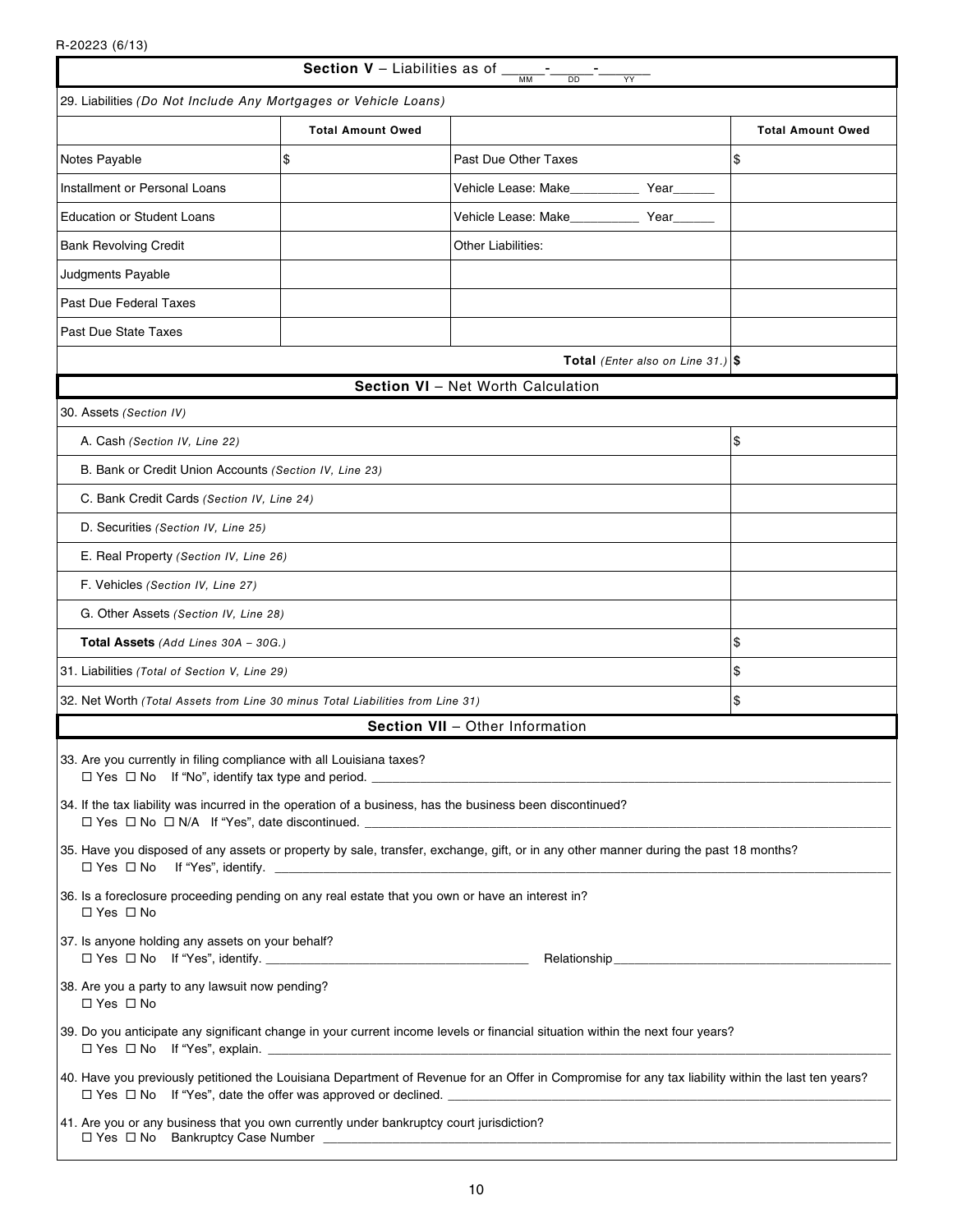## **Section VIII** – Income and Expense Analysis

1

| 42. Monthly Household Disposable Income                                                                            |                 |        |                                                                                                                                                         |        |  |  |  |
|--------------------------------------------------------------------------------------------------------------------|-----------------|--------|---------------------------------------------------------------------------------------------------------------------------------------------------------|--------|--|--|--|
| <b>GROSS MONTHLY INCOME</b>                                                                                        |                 |        | <b>MONTHLY LIVING EXPENSES</b>                                                                                                                          |        |  |  |  |
| <b>Source</b>                                                                                                      | <b>Taxpayer</b> | Spouse | <b>Source</b>                                                                                                                                           | Amount |  |  |  |
| Salary, Wages, Commissions, Tips                                                                                   | \$              | \$     | House or Rent Payment                                                                                                                                   | \$     |  |  |  |
| Self-Employment Income                                                                                             |                 |        | Income Taxes (Federal, State, FICA)                                                                                                                     |        |  |  |  |
| Pensions, Disability, and Social Security                                                                          |                 |        | Estimated Tax (If Applicable)                                                                                                                           |        |  |  |  |
| Dividends and Interest                                                                                             |                 |        | Groceries                                                                                                                                               |        |  |  |  |
| Gift or Loan Proceeds                                                                                              |                 |        | Medical Expenses and Prescriptions                                                                                                                      |        |  |  |  |
| Rental Income                                                                                                      |                 |        | <b>Utilities</b>                                                                                                                                        |        |  |  |  |
| Estate, Trust, and Royalty Income                                                                                  |                 |        | Electric \$_________ + Gas \$__________<br>+ Water \$_________ + Phone \$________ =                                                                     |        |  |  |  |
| Workers' Compensation and<br>Unemployment                                                                          |                 |        | Insurance:                                                                                                                                              |        |  |  |  |
| Alimony and Child Support                                                                                          |                 |        |                                                                                                                                                         |        |  |  |  |
| Other (Specify.)                                                                                                   |                 |        | <b>Court Ordered Payment</b>                                                                                                                            |        |  |  |  |
|                                                                                                                    |                 |        | Personal Loan Payment                                                                                                                                   |        |  |  |  |
|                                                                                                                    |                 |        | Religious and Charitable Donations                                                                                                                      |        |  |  |  |
|                                                                                                                    |                 |        | Clothing and Personal Grooming                                                                                                                          |        |  |  |  |
|                                                                                                                    |                 |        | <b>Entertainment and Recreation</b>                                                                                                                     |        |  |  |  |
|                                                                                                                    |                 |        | Legal Fees                                                                                                                                              |        |  |  |  |
|                                                                                                                    |                 |        | <b>Transportation Expense</b>                                                                                                                           |        |  |  |  |
|                                                                                                                    |                 |        | Vehicle Loan Payment                                                                                                                                    |        |  |  |  |
|                                                                                                                    |                 |        | Vehicle Lease Payment                                                                                                                                   |        |  |  |  |
|                                                                                                                    |                 |        | Property and Ad Valorem Taxes                                                                                                                           |        |  |  |  |
|                                                                                                                    |                 |        | <b>Child Care</b>                                                                                                                                       |        |  |  |  |
|                                                                                                                    |                 |        | Installment & Credit Card Payments                                                                                                                      |        |  |  |  |
|                                                                                                                    |                 |        | <b>Tuition Payment</b>                                                                                                                                  |        |  |  |  |
|                                                                                                                    |                 |        | Other (Specify.)                                                                                                                                        |        |  |  |  |
|                                                                                                                    |                 |        |                                                                                                                                                         |        |  |  |  |
|                                                                                                                    |                 |        |                                                                                                                                                         |        |  |  |  |
|                                                                                                                    |                 |        |                                                                                                                                                         |        |  |  |  |
|                                                                                                                    |                 |        |                                                                                                                                                         |        |  |  |  |
|                                                                                                                    |                 |        |                                                                                                                                                         |        |  |  |  |
| Subtotal \\$<br>Combined Monthly Income $ $ \$                                                                     |                 | \$     |                                                                                                                                                         |        |  |  |  |
| (Add Taxpayer and Spouse Monthly Income.)                                                                          |                 |        | Total Monthly Living Expenses \$                                                                                                                        |        |  |  |  |
| 43. Net Monthly Household Disposable Income (Subtract Total Monthly Living Expenses from Combined Monthly Income.) |                 |        |                                                                                                                                                         | \$     |  |  |  |
| correct and complete.                                                                                              |                 |        | I/We have examined this Statement of Financial Condition for Individuals and hereby affirm that to the best of my/our knowledge and belief, it is true, |        |  |  |  |
|                                                                                                                    |                 |        |                                                                                                                                                         |        |  |  |  |
|                                                                                                                    |                 |        |                                                                                                                                                         |        |  |  |  |
|                                                                                                                    |                 |        |                                                                                                                                                         |        |  |  |  |
| (Attach Power of Attorney - Form R-7006.)                                                                          |                 |        |                                                                                                                                                         |        |  |  |  |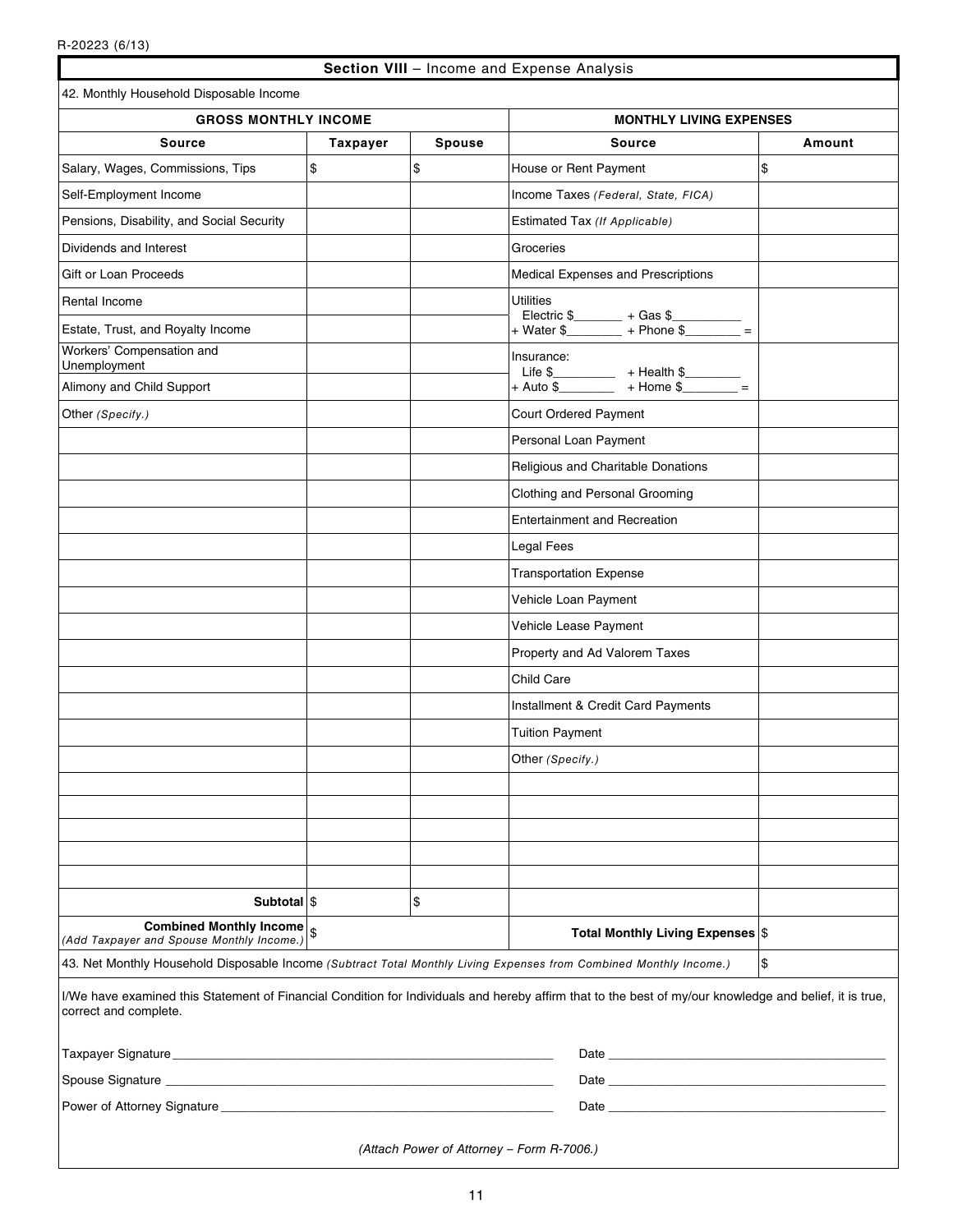

## **Statement of Financial Condition for Businesses**

Louisiana Department of Revenue Formal Installment Agreement for Business P.O. Box 201 Baton Rouge, LA 70821-0201

|                                                                                                  |                                                       | Section I - Business Identification                   |                                  |                                                |                                    |  |
|--------------------------------------------------------------------------------------------------|-------------------------------------------------------|-------------------------------------------------------|----------------------------------|------------------------------------------------|------------------------------------|--|
| 1. Business Name and Address                                                                     |                                                       | 2. Mailing Address (If Different from Street Address) |                                  |                                                |                                    |  |
|                                                                                                  |                                                       |                                                       |                                  |                                                |                                    |  |
|                                                                                                  |                                                       |                                                       |                                  |                                                |                                    |  |
|                                                                                                  |                                                       |                                                       |                                  |                                                |                                    |  |
|                                                                                                  |                                                       |                                                       |                                  |                                                |                                    |  |
| 3. Parish or County                                                                              |                                                       | 4. Daytime Telephone Number<br>5. Number of Employees |                                  |                                                |                                    |  |
| 6. Type of Ownership                                                                             | 7. Louisiana Tax ID                                   |                                                       |                                  |                                                |                                    |  |
| $\Box$ Proprietorship<br>$\Box$ Partnership<br>$\Box$ LLC<br>□ Corporation<br>□ Other (Specify.) |                                                       | 8. Federal Tax ID                                     |                                  |                                                |                                    |  |
| 9. Beginning Date of Business                                                                    |                                                       | 10. Ending Date of Business (If Closed)               |                                  |                                                |                                    |  |
| 11. Latest Filed Louisiana Income Tax Return                                                     | Revenue Form Number                                   | Tax Year Ended<br>Net Income<br>\$                    |                                  |                                                |                                    |  |
| 12. Information About Owner, Partners, Officers, Major Shareholder, etc.                         |                                                       |                                                       |                                  |                                                |                                    |  |
| Name                                                                                             | <b>Social Security</b><br><b>Number</b>               | <b>Title</b>                                          | <b>Effective Date</b>            | Monthly<br><b>Salary or Wages</b>              | <b>Total Shares</b><br>or Interest |  |
|                                                                                                  |                                                       |                                                       |                                  | \$                                             |                                    |  |
|                                                                                                  |                                                       |                                                       |                                  |                                                |                                    |  |
|                                                                                                  |                                                       |                                                       |                                  |                                                |                                    |  |
|                                                                                                  |                                                       |                                                       |                                  |                                                |                                    |  |
|                                                                                                  | <b>Section II</b> - Assets as of $\frac{1}{\sqrt{M}}$ | <b>DD</b>                                             | <b>YY</b>                        |                                                |                                    |  |
| 13. Cash On Hand                                                                                 |                                                       |                                                       | Total (Enter also on Line 25-A.) |                                                | \$                                 |  |
| 14. Bank Accounts (General Operating, Payroll, Savings, Certificate of Deposit, etc.)*           |                                                       |                                                       |                                  |                                                |                                    |  |
| <b>Name of Institution</b>                                                                       | <b>Account Number</b>                                 |                                                       |                                  | <b>Type of Account</b>                         | <b>Balance</b>                     |  |
|                                                                                                  |                                                       |                                                       |                                  |                                                | \$                                 |  |
|                                                                                                  |                                                       |                                                       |                                  |                                                |                                    |  |
|                                                                                                  |                                                       |                                                       |                                  |                                                |                                    |  |
|                                                                                                  |                                                       |                                                       |                                  | Total (Enter also on Line 25-B.) $ \$$         |                                    |  |
| 15. Bank Credit Available (Line of Credit, Credit Cards, etc.)*                                  |                                                       |                                                       |                                  |                                                |                                    |  |
| Name of Issuer                                                                                   | <b>Account Number</b>                                 |                                                       | <b>Credit Limit</b>              | <b>Amount Owed</b>                             | <b>Credit Available</b>            |  |
|                                                                                                  |                                                       |                                                       | \$                               | \$                                             | \$                                 |  |
|                                                                                                  |                                                       |                                                       |                                  |                                                |                                    |  |
|                                                                                                  |                                                       |                                                       |                                  |                                                |                                    |  |
|                                                                                                  |                                                       |                                                       |                                  | Total (Enter also on Line 25-C.) $\frac{1}{9}$ |                                    |  |

 $\Box$  \*If additional lines are needed, check this box and attach additional pages, noting line number and description.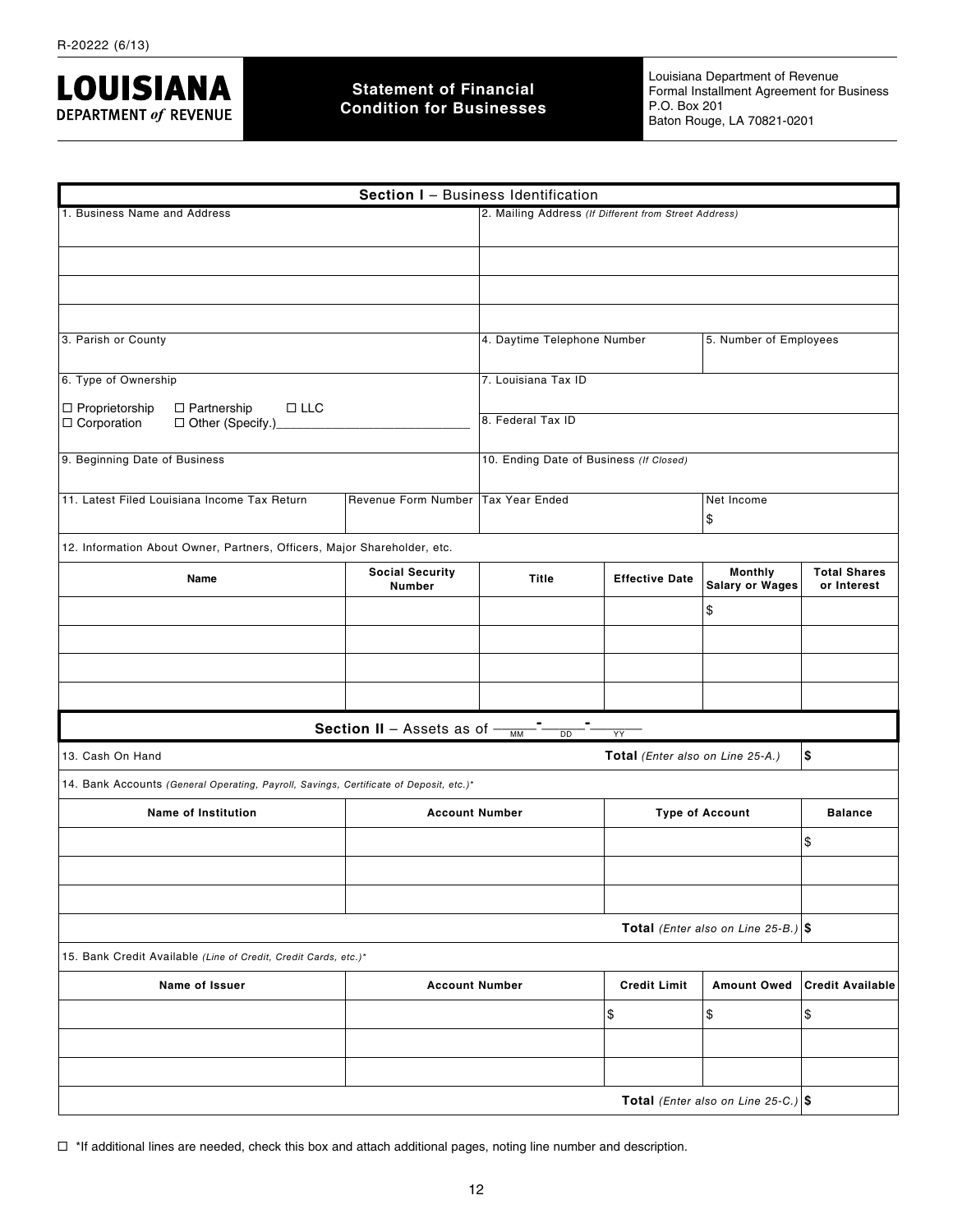R-20222 (6/13)

|                                                                                                                       |                    |       |      |                   | <b>Section II</b> - Assets as of $\frac{1}{\sqrt{M}}$ - $\frac{1}{\sqrt{M}}$ - $\frac{1}{\sqrt{M}}$ (continued) |                                                |                                                       |  |
|-----------------------------------------------------------------------------------------------------------------------|--------------------|-------|------|-------------------|-----------------------------------------------------------------------------------------------------------------|------------------------------------------------|-------------------------------------------------------|--|
| 16. Real Property (Including Investment Property, Unimproved Land, etc.)*                                             |                    |       |      |                   |                                                                                                                 |                                                |                                                       |  |
| <b>Description</b>                                                                                                    | <b>Address</b>     |       |      |                   | <b>Current Market</b><br>Value                                                                                  | <b>Amount Owed</b>                             | <b>Equity in</b><br>Property                          |  |
|                                                                                                                       |                    |       |      |                   | \$                                                                                                              | \$                                             | \$                                                    |  |
|                                                                                                                       |                    |       |      |                   |                                                                                                                 |                                                |                                                       |  |
|                                                                                                                       |                    |       |      |                   |                                                                                                                 |                                                |                                                       |  |
|                                                                                                                       |                    |       |      |                   |                                                                                                                 |                                                |                                                       |  |
|                                                                                                                       |                    |       |      |                   |                                                                                                                 | <b>Total</b> (Enter also on Line 25-D.) $\$    |                                                       |  |
| 17. Vehicles (Excluding Leased Vehicles)*                                                                             |                    |       |      |                   |                                                                                                                 |                                                |                                                       |  |
| <b>Description</b>                                                                                                    | Make               | Model | Year | <b>Tag Number</b> | <b>Current Market</b><br>Value                                                                                  | <b>Amount Owed</b>                             | <b>Equity in Vehicle</b>                              |  |
|                                                                                                                       |                    |       |      |                   | \$                                                                                                              | \$                                             | \$                                                    |  |
|                                                                                                                       |                    |       |      |                   |                                                                                                                 |                                                |                                                       |  |
|                                                                                                                       |                    |       |      |                   |                                                                                                                 |                                                |                                                       |  |
|                                                                                                                       |                    |       |      |                   |                                                                                                                 |                                                |                                                       |  |
|                                                                                                                       |                    |       |      |                   |                                                                                                                 | <b>Total</b> (Enter also on Line 25-E.) $ \$$  |                                                       |  |
| 18. Accounts Receivable*                                                                                              |                    |       |      |                   |                                                                                                                 |                                                |                                                       |  |
|                                                                                                                       | Name               |       |      |                   | Date Due                                                                                                        | <b>Status</b>                                  | <b>Amount Due</b>                                     |  |
|                                                                                                                       |                    |       |      |                   |                                                                                                                 |                                                | \$                                                    |  |
|                                                                                                                       |                    |       |      |                   |                                                                                                                 |                                                |                                                       |  |
|                                                                                                                       |                    |       |      |                   |                                                                                                                 |                                                |                                                       |  |
|                                                                                                                       |                    |       |      |                   |                                                                                                                 |                                                |                                                       |  |
| 19. Loans from Business to Proprietor, Partners, Officers, Shareholders, or Others*                                   |                    |       |      |                   |                                                                                                                 | Total (Enter also on Line 25-F.) $ \$$         |                                                       |  |
|                                                                                                                       | Name               |       |      | Relationship      | <b>Payoff Date</b>                                                                                              | <b>Status</b>                                  | <b>Amount Due</b>                                     |  |
|                                                                                                                       |                    |       |      |                   |                                                                                                                 |                                                | \$                                                    |  |
|                                                                                                                       |                    |       |      |                   |                                                                                                                 |                                                |                                                       |  |
|                                                                                                                       |                    |       |      |                   |                                                                                                                 |                                                |                                                       |  |
|                                                                                                                       |                    |       |      |                   |                                                                                                                 |                                                |                                                       |  |
|                                                                                                                       |                    |       |      |                   | Total (Enter also on Line 25-G.) $\vert \$                                                                      |                                                |                                                       |  |
| 20. Machinery and Equipment (Including Furniture, Fixtures, Business Machines, etc.)*                                 |                    |       |      |                   |                                                                                                                 |                                                |                                                       |  |
|                                                                                                                       | <b>Description</b> |       |      |                   | <b>Current Market</b><br>Value                                                                                  | <b>Amount Owed</b>                             | <b>Equity in</b><br><b>Machinery</b> and<br>Equipment |  |
|                                                                                                                       |                    |       |      |                   | \$                                                                                                              | \$                                             | \$                                                    |  |
|                                                                                                                       |                    |       |      |                   |                                                                                                                 |                                                |                                                       |  |
|                                                                                                                       |                    |       |      |                   |                                                                                                                 |                                                |                                                       |  |
|                                                                                                                       |                    |       |      |                   |                                                                                                                 |                                                |                                                       |  |
|                                                                                                                       |                    |       |      |                   |                                                                                                                 | <b>Total</b> (Enter also on Line 25-H.) $\$    |                                                       |  |
| 21. Merchandise Inventory (Goods Held for Sale and/or Raw Materials Used in Manufacture, Fabrication, or Production)* |                    |       |      |                   |                                                                                                                 |                                                |                                                       |  |
|                                                                                                                       | <b>Description</b> |       |      |                   | <b>Current Market</b><br>Value                                                                                  | <b>Amount Owed</b>                             | <b>Equity in</b><br>Merchandise                       |  |
|                                                                                                                       |                    |       |      |                   |                                                                                                                 |                                                |                                                       |  |
|                                                                                                                       |                    |       |      |                   |                                                                                                                 |                                                |                                                       |  |
|                                                                                                                       |                    |       |      |                   |                                                                                                                 |                                                |                                                       |  |
|                                                                                                                       |                    |       |      |                   |                                                                                                                 |                                                |                                                       |  |
|                                                                                                                       |                    |       |      |                   |                                                                                                                 | <b>Total</b> (Enter also on Line 25-1.) $\int$ |                                                       |  |

 $\Box$  \*If additional lines are needed, check this box and attach additional pages, noting line number and description.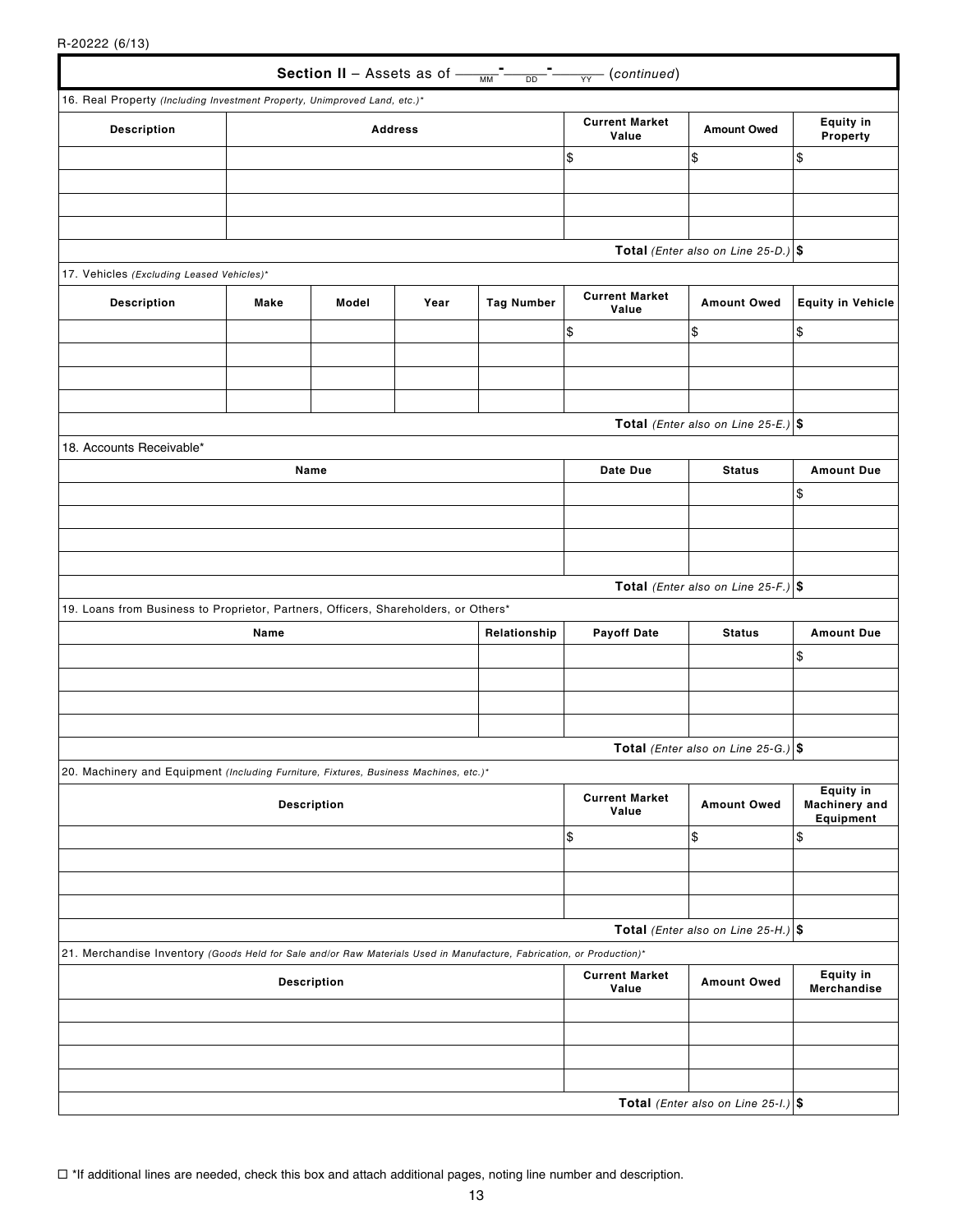R-20222 (6/13)

| <b>Section II</b> – Assets as of $\frac{1}{M}$ – $\frac{1}{D}$ – $\frac{1}{YY}$ (continued)             |                                                                            |                                                                             |                                        |                                             |  |
|---------------------------------------------------------------------------------------------------------|----------------------------------------------------------------------------|-----------------------------------------------------------------------------|----------------------------------------|---------------------------------------------|--|
| 22. Securities (Stocks, Bonds, Mutual Funds, Government Securities, Money Market Funds, etc.)*          |                                                                            |                                                                             |                                        |                                             |  |
| <b>Type</b>                                                                                             | <b>Quantity or</b><br><b>Issuer</b><br>Denomination                        |                                                                             | <b>Current Value</b>                   |                                             |  |
|                                                                                                         |                                                                            |                                                                             |                                        | \$                                          |  |
|                                                                                                         |                                                                            |                                                                             |                                        |                                             |  |
|                                                                                                         |                                                                            |                                                                             |                                        |                                             |  |
|                                                                                                         |                                                                            |                                                                             |                                        |                                             |  |
|                                                                                                         |                                                                            |                                                                             | Total (Enter also on Line 25-J.) $\$   |                                             |  |
| 23. Other Assets*                                                                                       |                                                                            |                                                                             |                                        |                                             |  |
|                                                                                                         | <b>Current or</b><br><b>Appraised Value</b>                                |                                                                             |                                        | <b>Current or</b><br><b>Appraised Value</b> |  |
| <b>Notes Receivable</b>                                                                                 | \$                                                                         | Patents or Copyrights                                                       |                                        |                                             |  |
| Timber, Mineral, or Drilling Rights                                                                     |                                                                            | Others:                                                                     |                                        |                                             |  |
| Collectibles, Antiques, or Artwork                                                                      |                                                                            |                                                                             |                                        |                                             |  |
| Judgments or Settlements Receivable                                                                     |                                                                            |                                                                             |                                        |                                             |  |
|                                                                                                         |                                                                            |                                                                             | Total (Enter also on Line 25-K.) $ \$$ |                                             |  |
|                                                                                                         | <b>Section III - Liabilities as of <math>\overline{\phantom{a}}</math></b> | $\mathcal{L}_{\text{max}}$ and $\mathcal{L}_{\text{max}}$<br>DD<br>MM<br>YY |                                        |                                             |  |
| 24. Liabilities (Do not include any mortgages or vehicle loans.)                                        |                                                                            |                                                                             |                                        |                                             |  |
|                                                                                                         | <b>Total Amount Owed</b>                                                   |                                                                             |                                        | <b>Total Amount Owed</b>                    |  |
| <b>Accounts Payable</b>                                                                                 | \$<br>Past Due Federal Taxes                                               |                                                                             | \$                                     |                                             |  |
| Notes Payable                                                                                           |                                                                            | <b>Past Due State Taxes</b>                                                 |                                        |                                             |  |
| Vehicle Lease: Make<br>Year                                                                             |                                                                            | Past Due Other Taxes                                                        |                                        |                                             |  |
| Vehicle Lease: Make_<br>Year                                                                            |                                                                            | <b>Equipment Leases</b>                                                     |                                        |                                             |  |
| <b>Bank Revolving Credit</b>                                                                            | Other Liabilities:                                                         |                                                                             |                                        |                                             |  |
| Judgments Payable                                                                                       |                                                                            |                                                                             |                                        |                                             |  |
|                                                                                                         |                                                                            |                                                                             | Total (Enter also on Line 26.) $\$     |                                             |  |
|                                                                                                         | Section IV - Net Worth Calculation                                         |                                                                             |                                        |                                             |  |
| 25. Assets (from Section II, Lines 16 through 23)                                                       |                                                                            |                                                                             |                                        |                                             |  |
| A. Cash on Hand (Section II, Line 13)                                                                   |                                                                            |                                                                             |                                        | \$.                                         |  |
| B. Bank Accounts (Section II, Line 14)                                                                  |                                                                            |                                                                             |                                        |                                             |  |
| C. Bank Credit Available (Section II, Line 15)                                                          |                                                                            |                                                                             |                                        |                                             |  |
| D. Real Property (Section II, Line 16)                                                                  |                                                                            |                                                                             |                                        |                                             |  |
| E. Vehicles (Section II, Line 17)                                                                       |                                                                            |                                                                             |                                        |                                             |  |
| F. Accounts Receivable (Section II, Line 18)                                                            |                                                                            |                                                                             |                                        |                                             |  |
| G. Loans from Business to Proprietor, Partners, Officers, Shareholders, or Others (Section II, Line 19) |                                                                            |                                                                             |                                        |                                             |  |
| H. Machinery and Equipment (Section II, Line 20)                                                        |                                                                            |                                                                             |                                        |                                             |  |
| I. Merchandise Inventory (Section II, Line 21)                                                          |                                                                            |                                                                             |                                        |                                             |  |
| J. Securities (Section II, Line 22)                                                                     |                                                                            |                                                                             |                                        |                                             |  |
| K. Other Assets (Section II, Line 23)                                                                   |                                                                            |                                                                             |                                        |                                             |  |
| Total Assets (Add Lines 25A through 25K.)                                                               |                                                                            |                                                                             |                                        | \$                                          |  |
| 26. Liabilities (Section III, Line 24)                                                                  |                                                                            |                                                                             |                                        | \$                                          |  |
| 27. Net Worth (Total Assets from Line 25 minus Total Liabilities from Line 26)                          |                                                                            |                                                                             |                                        | \$                                          |  |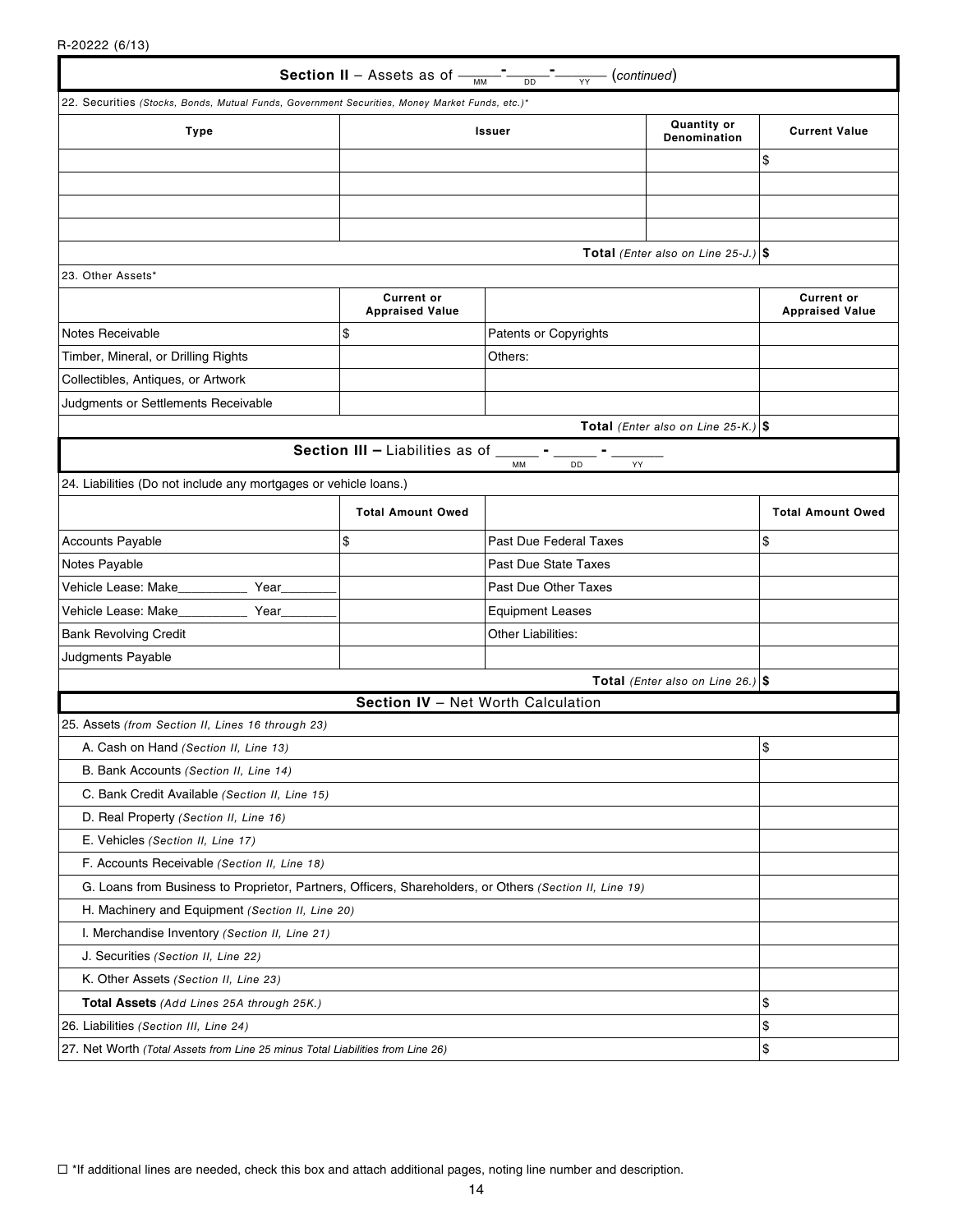R-20222 (6/13)

| Section V - Income and Expense Analysis                                                                                                              |        |                                                                                                                                                                                                                                                                                                                            |      |  |
|------------------------------------------------------------------------------------------------------------------------------------------------------|--------|----------------------------------------------------------------------------------------------------------------------------------------------------------------------------------------------------------------------------------------------------------------------------------------------------------------------------|------|--|
| □ Fiscal Year Ending ______________ OR □ Period ___________ to __________<br>28. Business Income and Expenses for: (Mark One.)                       |        |                                                                                                                                                                                                                                                                                                                            |      |  |
| Accounting Method: (Mark One.)<br>$\Box$ Cash $\Box$ Accrual $\Box$ Other _____                                                                      |        |                                                                                                                                                                                                                                                                                                                            |      |  |
| Income                                                                                                                                               | Amount | <b>Expenses</b><br>Amount                                                                                                                                                                                                                                                                                                  |      |  |
| Gross Receipts from Sales, Services, etc.                                                                                                            | \$     | <b>Materials Purchased</b>                                                                                                                                                                                                                                                                                                 | \$   |  |
| Gross Rental Income                                                                                                                                  |        | Net Wages and Salaries                                                                                                                                                                                                                                                                                                     |      |  |
| Interest Income                                                                                                                                      |        | Rent or Mortgage Expenses                                                                                                                                                                                                                                                                                                  |      |  |
| Dividends and Capital Gain Distribution                                                                                                              |        | Installment and Lease Payments                                                                                                                                                                                                                                                                                             |      |  |
| Royalty Income                                                                                                                                       |        | Supplies and Office Expenses                                                                                                                                                                                                                                                                                               |      |  |
| Commissions                                                                                                                                          |        | <b>Utilities</b>                                                                                                                                                                                                                                                                                                           |      |  |
| Other Income (Specify.)                                                                                                                              |        | <b>Transportation Expenses</b>                                                                                                                                                                                                                                                                                             |      |  |
|                                                                                                                                                      |        | Repairs and Maintenance                                                                                                                                                                                                                                                                                                    |      |  |
|                                                                                                                                                      |        | Insurance                                                                                                                                                                                                                                                                                                                  |      |  |
|                                                                                                                                                      |        | <b>Current Taxes</b>                                                                                                                                                                                                                                                                                                       |      |  |
|                                                                                                                                                      |        | <b>Bad Debts</b>                                                                                                                                                                                                                                                                                                           |      |  |
|                                                                                                                                                      |        | Travel and Entertainment                                                                                                                                                                                                                                                                                                   |      |  |
|                                                                                                                                                      |        | Advertising                                                                                                                                                                                                                                                                                                                |      |  |
|                                                                                                                                                      |        | Other Expenses (Specify.)                                                                                                                                                                                                                                                                                                  |      |  |
|                                                                                                                                                      |        |                                                                                                                                                                                                                                                                                                                            |      |  |
|                                                                                                                                                      |        |                                                                                                                                                                                                                                                                                                                            |      |  |
| Total Income \$                                                                                                                                      |        | Total Expenses \$                                                                                                                                                                                                                                                                                                          |      |  |
| 29. Net Income (Subtract Total Expenses from Total Income.)                                                                                          | \$     |                                                                                                                                                                                                                                                                                                                            |      |  |
|                                                                                                                                                      |        | Section VI - Other Information                                                                                                                                                                                                                                                                                             |      |  |
| 30. Is this business currently in filing compliance with all Louisiana taxes?<br>$\Box$ Yes $\Box$ No If "No", identify tax type(s) and period(s). _ |        |                                                                                                                                                                                                                                                                                                                            |      |  |
|                                                                                                                                                      |        |                                                                                                                                                                                                                                                                                                                            |      |  |
| $\Box$ Yes $\Box$ No If "Yes", identify receiving party.                                                                                             |        | 31. Has this business disposed of any assets or property by sale, transfer, exchange, gift, or in any other manner during the past 18 months?                                                                                                                                                                              |      |  |
| $\Box$ Yes $\Box$ No                                                                                                                                 |        | 32. Is a foreclosure proceeding pending on any real estate, equipment or other property that this business owns or has an interest in?                                                                                                                                                                                     |      |  |
| 33. Is another party holding any assets on behalf of this business?                                                                                  |        |                                                                                                                                                                                                                                                                                                                            |      |  |
| 34. Is this business a party to any lawsuit now pending?<br>$\Box$ Yes $\Box$ No                                                                     |        |                                                                                                                                                                                                                                                                                                                            |      |  |
| 35. Is this business currently under bankruptcy court jurisdiction?                                                                                  |        |                                                                                                                                                                                                                                                                                                                            |      |  |
|                                                                                                                                                      |        | I/we have examined this Statement of Financial Condition for Businesses and hereby affirm that to the best of my/our knowledge and belief it is true, cor-<br>rect, and complete. If the business is a corporation, an officer or board member of the corporation must sign; if a partnership or LLC, a partner must sign. |      |  |
|                                                                                                                                                      |        |                                                                                                                                                                                                                                                                                                                            |      |  |
|                                                                                                                                                      |        |                                                                                                                                                                                                                                                                                                                            |      |  |
|                                                                                                                                                      |        |                                                                                                                                                                                                                                                                                                                            | Date |  |

*(Attach Power of Attorney – Form R-7006)*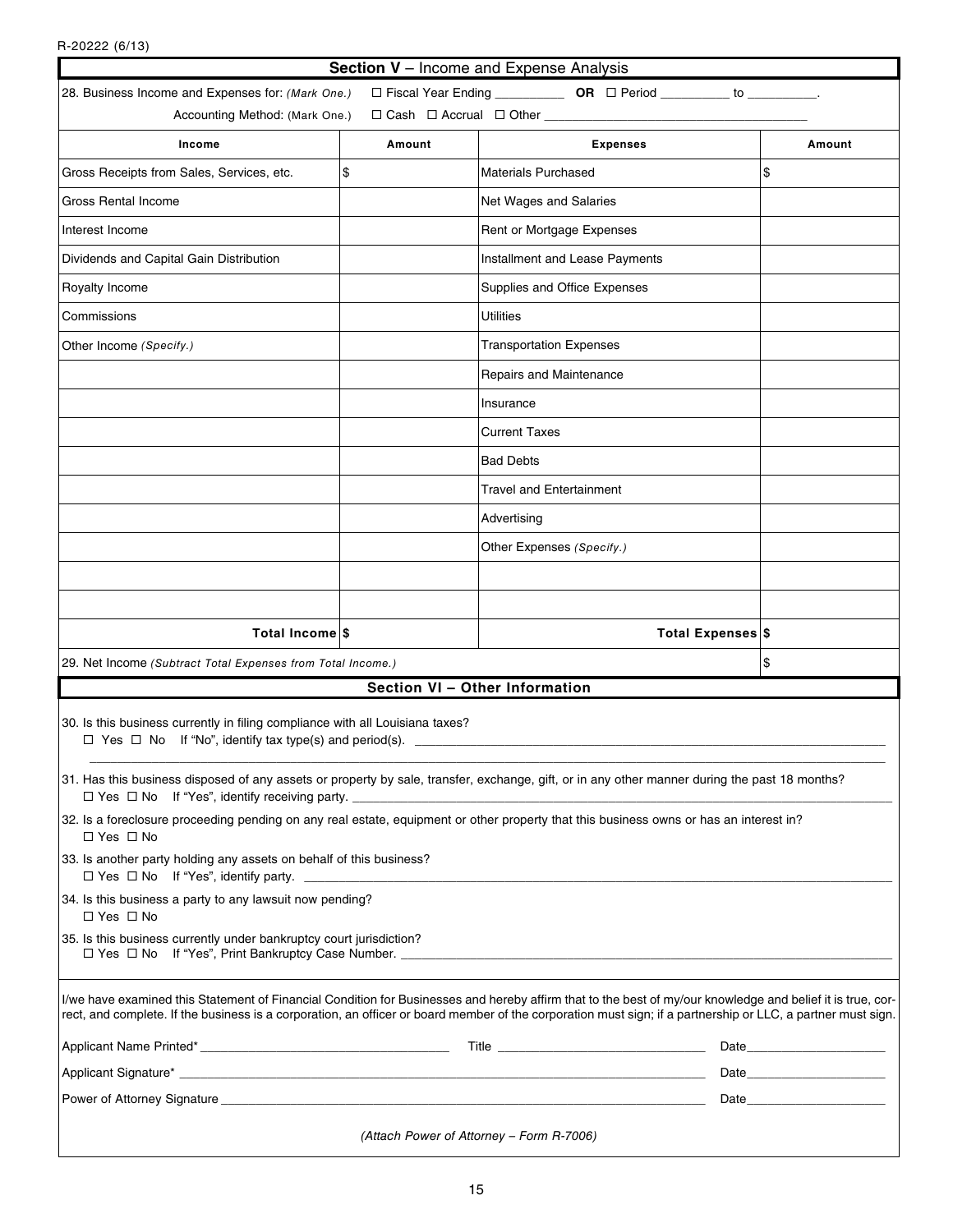

Consideration for an *Offer in Compromise* based on serious doubt as to collectibility will require an in-depth financial analysis. To expedite this process, it is necessary that the following information and documents be provided along with the initial application.

- $\Box$  Copies of federal income tax returns for the two most current years.
- $\Box$  Copies of bank statements for all checking and savings accounts, personal and/or business, for the most current six months.
- $\Box$  Copies of current statements showing the value of all retirement accounts, pensions, and profit-sharing plans for the most current six months.
- $\Box$  A list of all stocks, bonds, and/or other securities owned, along with the current market value of each.
- $\Box$  A statement from the insurance company for each life insurance policy showing the current cash loan value, accumulated dividends and interest, dates and amounts of policy loans.
- $\Box$  A list of all real estate owned, wholly or in part, with appraisals, if available, and a statement of payoff on each mortgage.
- $\Box$  A statement from lending institutions and other creditors that clearly indicates current balances owed and payment schedule on all notes payable and/or revolving accounts.
- $\Box$  A complete inventory of asset-bearing items contained in all safe deposit boxes, including fair market value of each item, copies of documents, etc.
- $\Box$  Copies of any judgments or legal decrees, excluding bankruptcy, for the past six years.
- $\Box$  A list of all business equipment, office furniture, and other business assets, including the current fair market value of each.
- $\Box$  A list of all accounts receivable (business), showing the payor, amount due, age, and status of each account.
- $\Box$  If personal liability applies, then proof of employment, income, commissions, fees, pensions, etc., must be provided for both **applicant** and **spouse**. Even though the spouse may not be liable, this is needed for equitable distribution of cost-of-living expenses.
- $\Box$  Denials of loan requests by two or more financial institutions.
- $\Box$  Down payment of at least 20 percent of the offer.
- $\Box$  Copy of your Federal Offer in Compromise application, if applicable.

# **Application Fee of \$186.**

I have reviewed and attached a copy of all necessary documents. I have checked each item that is applicable.

| Name | Daytime<br>Talanhona<br>Number |
|------|--------------------------------|
|      |                                |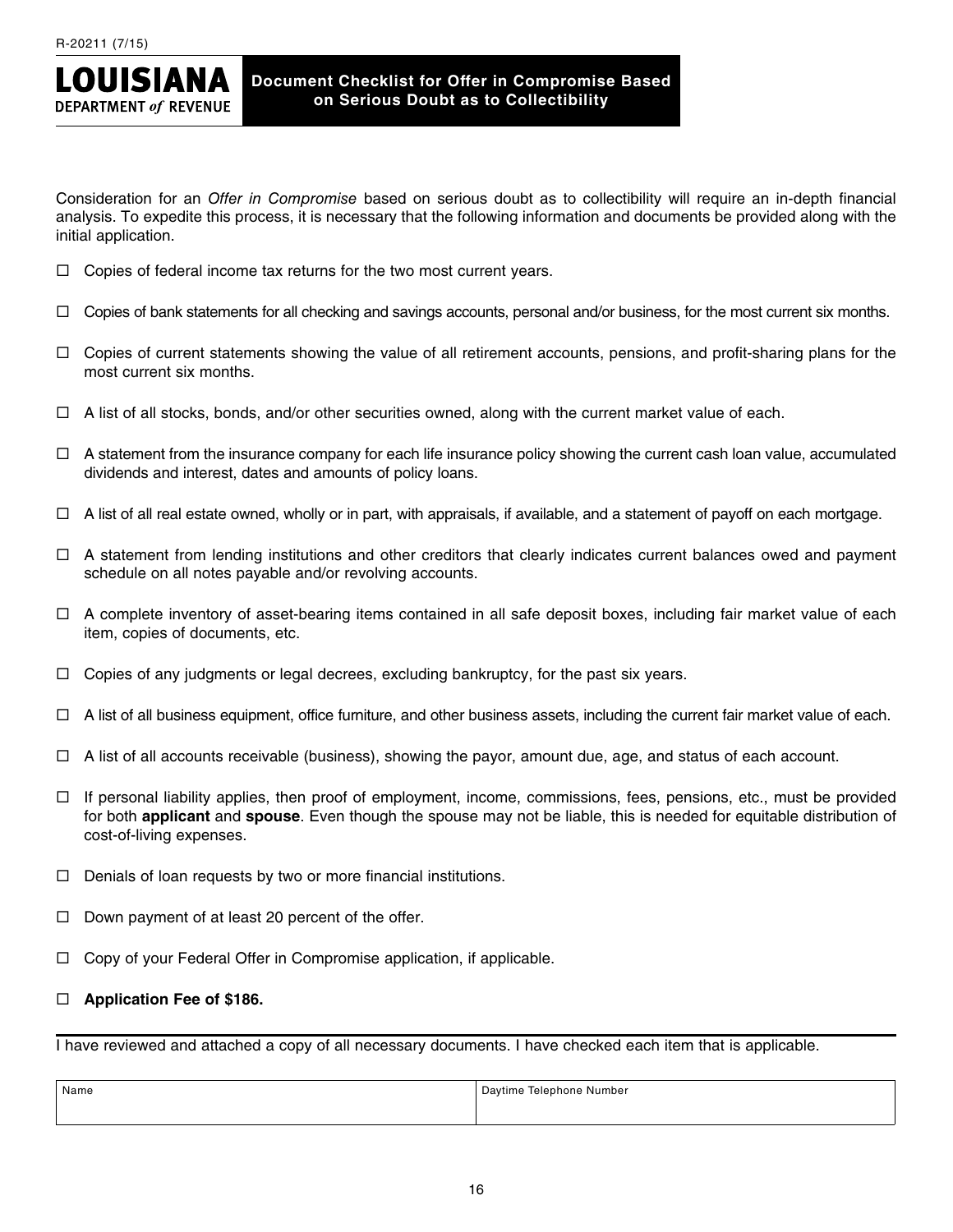

## **Power of Attorney and Declaration of Representative**

#### **PART I. POWER OF ATTORNEY**

| Taxpayer(s) must sign and date this form on page 2. |                                                                                              | PLEASE TYPE OR PRINT.                               |       |            |
|-----------------------------------------------------|----------------------------------------------------------------------------------------------|-----------------------------------------------------|-------|------------|
| Your Name or Name of Entity                         | Spouse's Name, if a joint return (or corporate officer, partner or fiduciary, if a business) |                                                     |       |            |
| <b>Street Address</b>                               | City                                                                                         |                                                     | State | <b>ZIP</b> |
| Social Security/Louisiana or Federal ID Number      |                                                                                              | Spouse's Social Security Number (if a joint return) |       |            |

I/we appoint the following representative as my/our true and lawful agent and attorney-in-fact to represent me/us before the Louisiana Department of Revenue. The representative is authorized to receive and inspect confidential information concerning my/our tax matters, and to perform any and all acts that I/we can perform with respect to my/our tax matters, unless noted below. **Modes of communication for requesting and receiving information may include telephone, e-mail, or fax. The authority does not include the power to receive refund checks, the power to substitute another representative, the power to add additional representatives, or the power to execute a request for disclosure of tax returns or return information to a third party.** 

#### **Representative must sign and date this form on page 2, Part II.**

| Name                  |       |     |
|-----------------------|-------|-----|
|                       |       |     |
| Firm                  |       |     |
|                       |       |     |
| <b>Street Address</b> |       |     |
|                       |       |     |
| City                  | State | ZIP |
|                       |       |     |
| Telephone Number      |       |     |
|                       |       |     |
| Fax number            |       |     |
|                       |       |     |
| E-mail Address        |       |     |
|                       |       |     |

**Acts Authorized.** Mark only the boxes that apply. By marking the boxes, you authorize the representative to perform any and all acts on your behalf, including the authority to sign tax returns, with respect only to the indicated tax matters:

| Tax Type                                                                                                                                                           | Year(s) or Period(s) | Tax Type                | Year(s) or Period(s) |  |
|--------------------------------------------------------------------------------------------------------------------------------------------------------------------|----------------------|-------------------------|----------------------|--|
| Individual income tax                                                                                                                                              |                      | Sales and use tax       |                      |  |
| Corporate income/franchise tax                                                                                                                                     |                      | Withholding tax         |                      |  |
| Special Fuels tax                                                                                                                                                  |                      | □ Gasoline tax          |                      |  |
| Tobacco tax                                                                                                                                                        |                      | Other (Please specify.) |                      |  |
| DELETIONS. Mark or list any specific deletions to the acts otherwise authorized in this power of attorney.<br>$\Box$ Sign the return(s) for the above tax matters. |                      |                         |                      |  |

 $\Box$  Execute an agreement to suspend prescription of tax.

 $\Box$  File a protest to a proposed assessment.

 $\Box$  Execute offers in compromise or settlements of tax liability.

 $\Box$  Represent the taxpayer before the department in any proceeding, including protest hearings.

 $\Box$  Obtain a private letter ruling on behalf of the taxpayer.

 $\Box$  Other prohibited acts. *(List prohibited acts.)*